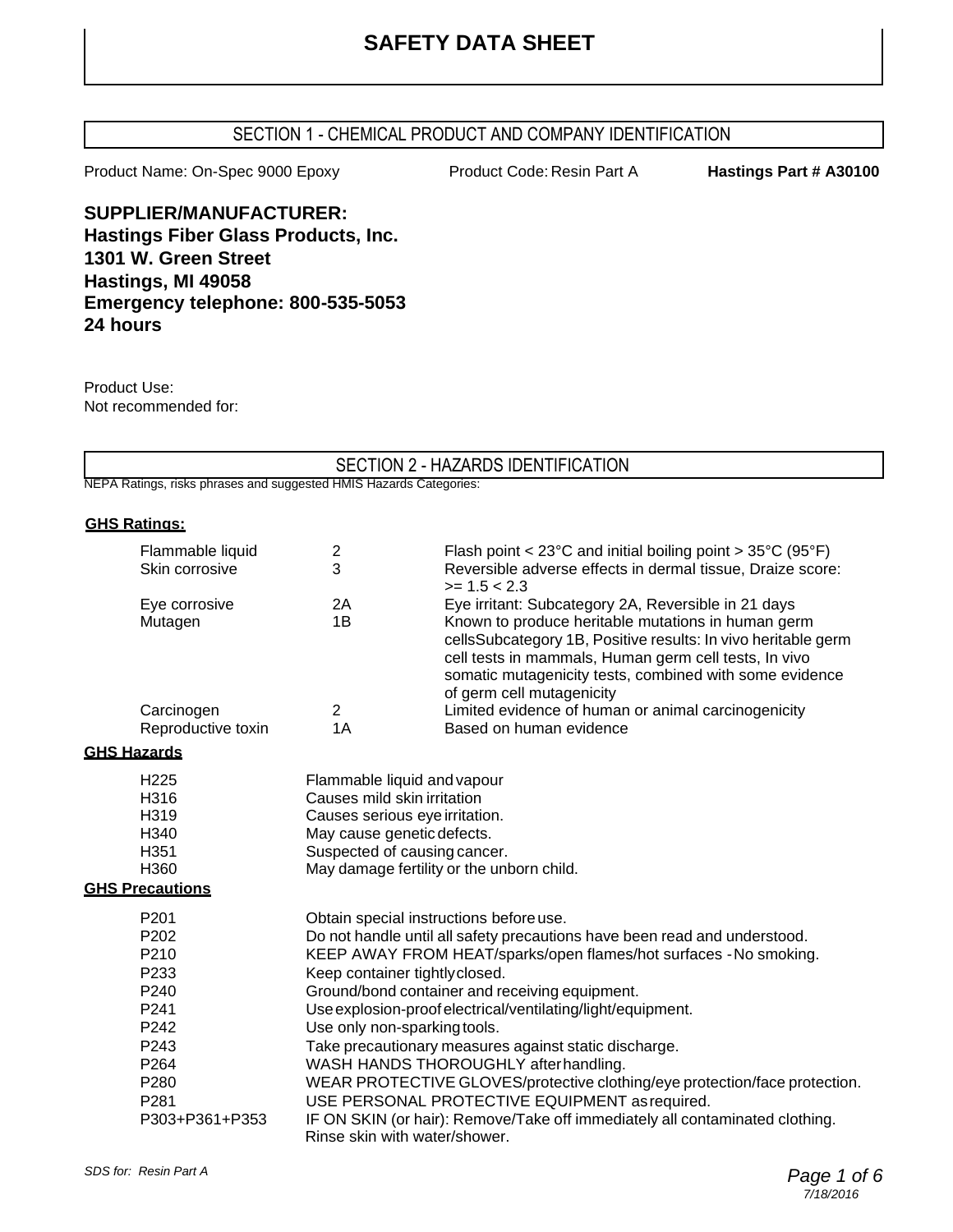| P305+P351+P338   | IF IN EYES: Rinse continuously with water for several minutes. Remove contact  |
|------------------|--------------------------------------------------------------------------------|
|                  | lenses if present and easy to do - continue rinsing.                           |
| P308+P313        | IF exposed or concerned: Get medical advice/attention.                         |
| P332+P313        | If skin irritation occurs: Get medical advice/attention.                       |
| P337+P313        | If eye irritation persists: Get medical advice/attention.                      |
| P370+P378        | IN CASE OF FIRE: Use dry chemical (BC) or carbon dioxide (Co2) for extinction. |
| P405             | Store locked up.                                                               |
| P403+P235        | STORE IN A WELL VENTILATED PLACE. Keep cool.                                   |
| P <sub>501</sub> | Dispose of contents/container in accordance with Local, State and Federal      |
|                  | Regulations.                                                                   |

#### **Signal Word: Danger**



| <b>SECTION 3 - COMPOSITION / INFORMATION ON INGREDIENTS</b> |                   |                               |  |
|-------------------------------------------------------------|-------------------|-------------------------------|--|
| <b>Chemical Name</b>                                        | <b>CAS number</b> | <b>Weight Concentration %</b> |  |
| Ethyl acetate                                               | 141-78-6          | 20.00% - 30.00%               |  |
| 2-Pentanone, 4-methyl-                                      | 108-10-1          | 20.00% - 30.00%               |  |
| Bisphenol A diglycidyl ether - bisphenol A copolymer        | 25036-25-3        | 20.00% - 30.00%               |  |
| Diacetone alcohol                                           | 123-42-2          | $5.00\% - 10.00\%$            |  |
| Diisobutyl ketone                                           | 108-83-8          | $5.00\% - 10.00\%$            |  |
| Ethyl alcohol                                               | 64-17-5           | $1.00\% - 5.00\%$             |  |
| 2-Heptanone, 4,6-dimethyl-                                  | 19549-80-5        | $1.00\% - 5.00\%$             |  |
| Toluene                                                     | 108-88-3          | $1.00\% - 5.00\%$             |  |

#### **SECTION 4 - FIRST AID MEASURES**

INHALATION: Remove to FRESH air. If breathing is difficult, administer oxygen. If not breathing, give artificial respiration, preferably mouthto-mouth. GET MEDICAL ATTENTION IMMEDIATELY.

EYE CONTACT: Immediately flush eyes with plenty of water for at least 15 minutes while holding eyelids open. Tilt head to avoid contaminating unaffected eye. Get immediate medical attention. Remove contact lenses if possible.

SKIN CONTACT: Flush skin with plenty of water while removing contaminated clothing and shoes. Do not reuse clothing or shoes until cleaned. If irritation develops or persists, get medical attention. Discard contaminated leather articles such as shoes and belt. Do not apply oils or ointments unless ordered by the physician.

INGESTION: If fully conscious, give two glasses of water, then induce vomiting by touching back of throat with finger. Keep head below hips to prevent aspiration of liquid into the lungs. CALL A PHYSICIAN immediately. Never induce vomiting or give anything by mouth to an

unconscious victim.

NOTE TO PHYSICIANS: There is no specific antidote. Treatment of overexposure should be directed at the control of symptoms and the clinical condition of the patient. Individuals experiancing breathing difficulties after exposure to vapor generated in aerosol applications should be observed for at least 48 hours in case delayed respiratory complications develop.

#### SECTION 5 - FIRE FIGHTING MEASURES

Flash Point: -5 C (23 F)

LEL: 1.00 UEL:

Flammable Limits: Highly flammable liquid and vapor (GHS Category 2) Extinguishing Media: Alcohol Foam CO2 Dry Chemical Foam Water Fog

Unusual Fire and Explosion Hazards: Keep containers tightly closed. Isolate from heat, sparks, and open flame. Closed containers may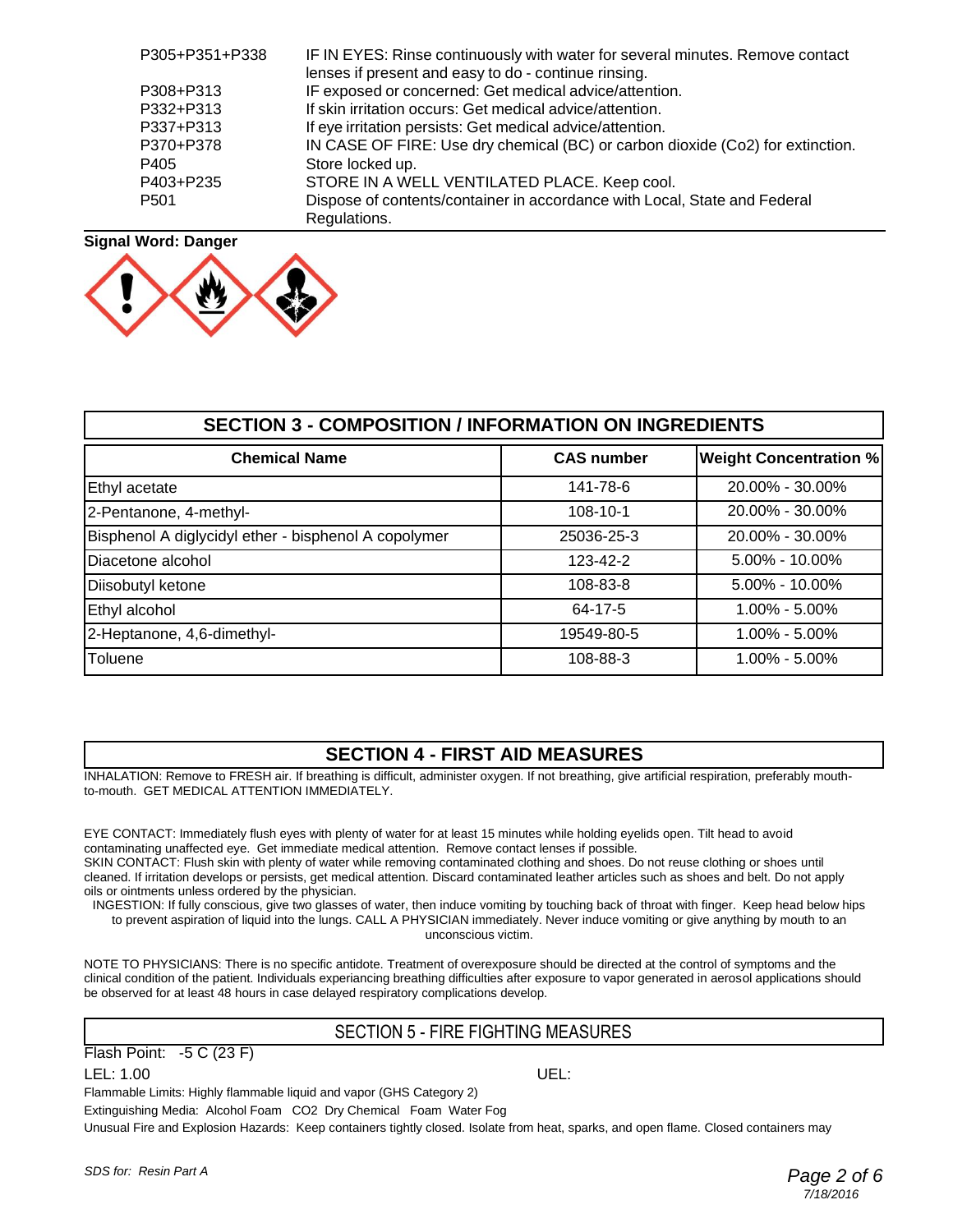explode when exposed to extreme heat. Do not use when smoking or where electrical sparks or open flame is present. Haz. Combust. Products: Burning can produce carbon-dioxide and/or carbon monoxide.

Fire Fighting: Water may be used to cool closed containers to prevent pressure build-up and possible autoignition or explosion when exposed to extreme heat.

Fire Equipment: As in a fire, always wear self-contained breathing apparatus in pressure-demand (MSA/NIOSH approved or equivalent), and full protective gear.

#### **SECTION 6 - ACCIDENTAL RELEASE MEASURES**

#### SPILL AND LEAK PROCEDURES:

Spill supervisor: Ensure cleanup personnel wear all appropriate Personal Protective Equipment (PPE), including respiratory protection. Remove all ignition sources. Keep nonesential personnel away from the contaminated area.

Small Spills: Absorb spilled liquid with sorbent pads, socks, or other inert material sus as vermiculite, sand, or earth.

Large Spills: Avoid run-off into storm sewers and ditches that lead to waterways. Use only non-sparking tools and equipment. A vapor suppressing foam may be used. Approach the spill from upwind and pick up absorbent material and place it in a suitable container. Disposal should be in accordance with Local, State, and Federal Regulations.

#### SECTION 7 - HANDLING AND STORAGE

#### HANDLING PRECAUTIONS:

Wear all appropriate Personal Protective Equipment (PPE). Wear respiratory protection or ensure adequate ventilation at all times as vapors can accumulate in confined or poorly ventilated areas. Use the product in a manner which minimizes splashes and/or the creation of dust. Keep containers closed when not in use. Do not handle or store material near heat, sparks, open flames, or other sources of ignition. Store at room temperatures.i.e, 40 to 95 F (4 to 35 C).

PRECAUTIONS TO BE TAKEN IN HANDLING AND STORAGE: GROUNDING: when transferring, fill stem and container must be grounded and bonded. Store in a cool dry area with ventilation suitable for storing materials shown in section II. Keep away from heat, sparks and open flame. Do not cut, weld, braze, solder, drill, grind or expose empty containers to heat, flame, sparks or other sources of ignition; they may explode and cause injury or death.

| SECTION 8 - EXPOSURE CONTROLS / PERSONAL PROTECTION                   |                                       |                              |                                                                         |
|-----------------------------------------------------------------------|---------------------------------------|------------------------------|-------------------------------------------------------------------------|
| <b>Chemical Name / CAS No.</b>                                        | <b>OSHA Exposure Limits</b>           | <b>ACGIH Exposure Limits</b> | <b>Other Exposure Limits</b>                                            |
| Ethyl acetate<br>141-78-6                                             | 400 ppm TWA; 1400 mg/m3<br><b>TWA</b> | 400 ppm TWA                  | NIOSH: 400 ppm TWA;<br>1400 mg/m3 TWA                                   |
| 2-Pentanone, 4-methyl-<br>108-10-1                                    | 100 ppm TWA; 410 mg/m3<br><b>TWA</b>  | 75 ppm STEL<br>20 ppm TWA    | NIOSH: 50 ppm TWA;<br>205 mg/m3 TWA<br>75 ppm STEL; 300<br>mg/m3 STEL   |
| Bisphenol A diglycidyl ether<br>- bisphenol A copolymer<br>25036-25-3 | Not Established                       | Not Established              | Not Established                                                         |
| Diacetone alcohol<br>123-42-2                                         | 50 ppm TWA; 240 mg/m3<br><b>TWA</b>   | 50 ppm TWA                   | NIOSH: 50 ppm TWA;<br>240 mg/m3 TWA                                     |
| Diisobutyl ketone<br>108-83-8                                         | 50 ppm TWA; 290 mg/m3<br><b>TWA</b>   | 25 ppm TWA                   | NIOSH: 25 ppm TWA;<br>150 mg/m3 TWA                                     |
| Ethyl alcohol<br>64-17-5                                              | 1000 ppm TWA; 1900<br>mg/m3 TWA       | 1000 ppm STEL                | NIOSH: 1000 ppm<br>TWA; 1900 mg/m3 TWA                                  |
| 2-Heptanone, 4,6-dimethyl-<br>19549-80-5                              | Not Established                       | Not Established              | Not Established                                                         |
| Toluene<br>108-88-3                                                   | 200 ppm TWA                           | 20 ppm TWA                   | NIOSH: 100 ppm TWA;<br>375 mg/m3 TWA<br>150 ppm STEL; 560<br>mg/m3 STEL |

ENGINEERING: Ensure processing (curing) ovens are properly vented to prevent the introduction of processing fumes into the work place. Use explosion proof equipment and good manufacturing practice.

Sufficient ventilation, in volume and pattern, should be provided to keep air contamination below current applicable OSHA permissible exposure limit or ACGHI'S TLV limit.

OTHER PRECAUTIONS: Provide respiratory protection against fumes generated during burning. Avoid prolonged contact with skin and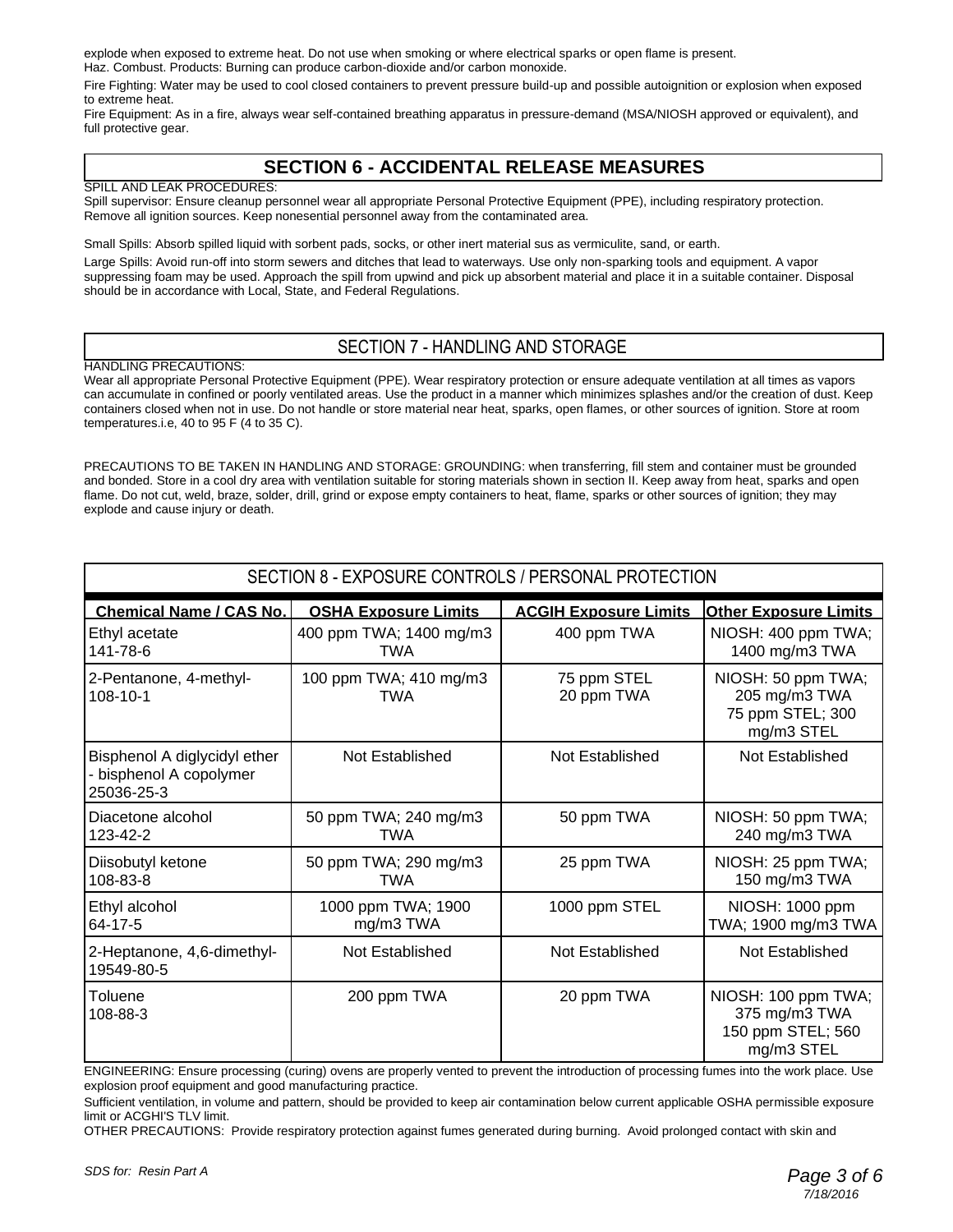breathing of vapors. PROTECTIVE GEAR:Niosh/Osha approved respirator types suitable for materials in section II recommended. Approved airline type respirators or hoods recommended in confined areas. Wear protective gloves/clothing/eye/face as required. CONTAMINATED GEAR:Take off immediately any contaminated clothing and wash it before reuse.

#### **SECTION 9 - PHYSICAL AND CHEMICAL PROPERTIES**

This mixture typically exhibits the following properties under normal circumstances:

**Appearance** Liquid dispersion **Vapor Pressure:** Not Applicable **Vapor Density** Heavier than air **SG** 0.91 **Freezing point:** Not Applicable **Boiling range:** 114°C **Evaporation Rate** Slower than ether **Autoignition temperature:** Not Applicable **Viscosity:** Not Applicable **VOC: Actual** 691 gr/ltr

**Odor** Solvent **Odor threshold:** Not Applicable **pH:** Not Applicable **Melting point:** Not Applicable **Solubility:** Not Applicable **Flash point:** -5 C, 23 F **Physical State** Liquid **Decomposition temperature:** Not Applicable **Boiling Point** 114°C **VOC: Actual** 5.76 lb/gl

#### **SECTION 10 - STABILITY AND REACTIVITY**

#### Stability: STABLE

Components of this mixture are incompatible with the following materials: No data found

This mixture is likely to exhibit the following combustion products: No data found

Hazardous polymerization will not occur.

#### **SECTION 11- TOXICOLOGICAL INFORMATION**

#### **Mixture Toxicity**

Oral Toxicity LD50: 4,653mg/kg

Inhalation Toxicity LC50: 30mg/L

**Component Toxicity**

108-88-3 Toluene

Oral LD50: 636 mg/kg (Rat) Inhalation LC50: 13 mg/L (Rat)

Toxicological Information: No data found ROUTES OF ENTRY: Eye Contact, Ingestion, Inhalation, Skin Contact

Exposure to this material may affect the following organs:

Blood Eyes Kidneys Liver Central Nervous System Reproductive System Skin Respiratory System

**Effects of Overexposure**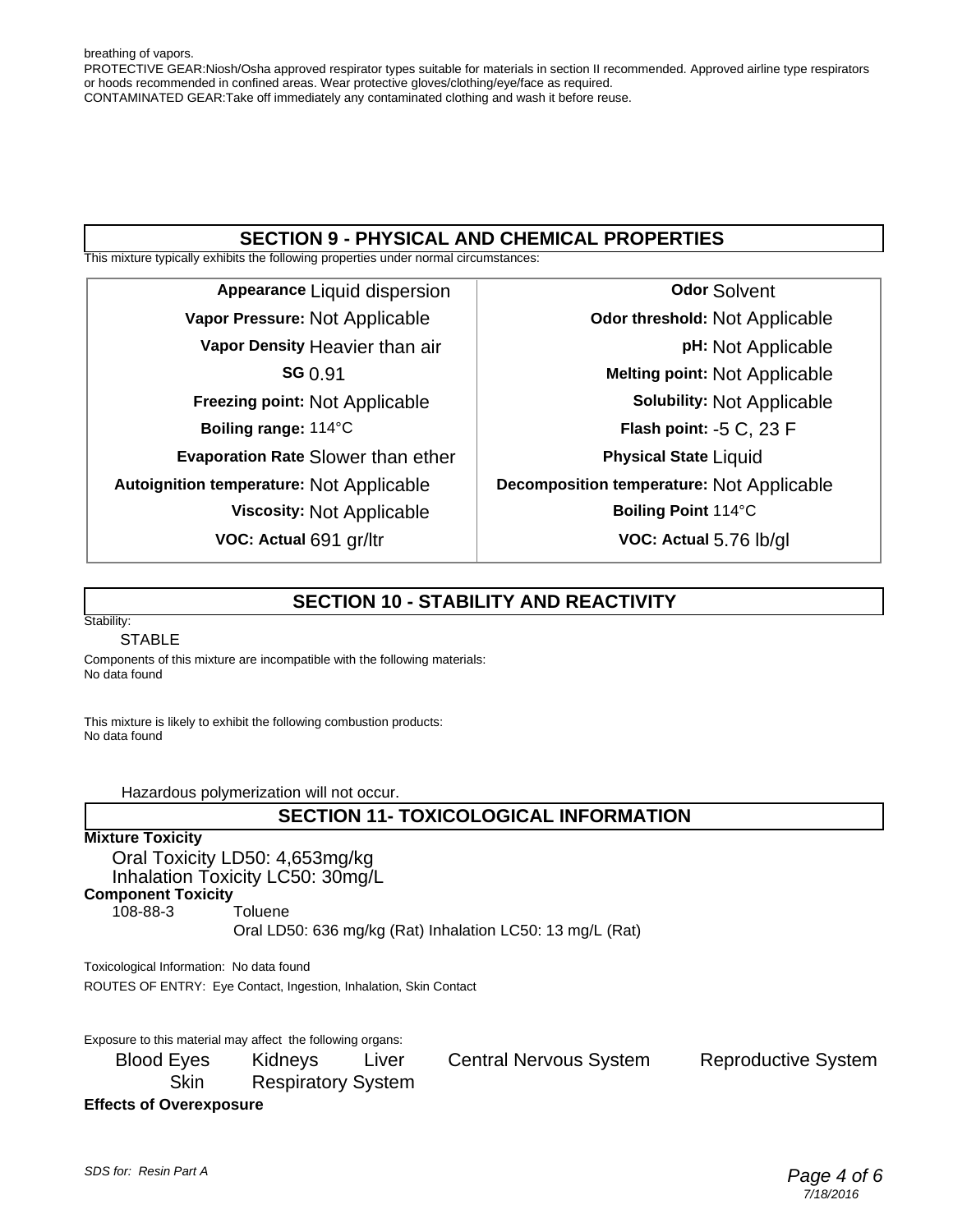Carcenogenicity: The following chemicals comprise 0.1% or more of this mixture and are listed and / or classified as carcenogens or potentioal carcenogens by NTP, IARC, OSHA

| או וטט, טאוד, זו א<br><b>CAS Number</b><br>$64 - 17 - 5$ | Description<br>Ethyl alcohol | % Weight<br>1 to 5% | Carcinogen Rating<br>Ethyl alcohol: IARC: Human<br>carcinogen<br><b>OSHA: listed</b> |
|----------------------------------------------------------|------------------------------|---------------------|--------------------------------------------------------------------------------------|
| $108 - 10 - 1$                                           | 2-Pentanone, 4-methyl-       | 0 to $30\%$         | 2-Pentanone, 4-methyl-:<br>IARC: Possible human<br>carcinogen<br><b>OSHA: listed</b> |

#### **SECTION 12 - ECOLOGICAL INFORMATION**

Ecological information: No data found. **Component Ecotoxicity** Ethyl acetate 96 Hr LC50 Pimephales promelas: 220 - 250 mg/L [flow-through]; 96 Hr LC50 Oncorhynchus mykiss: 484 mg/L [flow-through]; 96 Hr LC50 Oncorhynchus mykiss: 352 - 500 mg/L [semi-static] 48 Hr EC50 Daphnia magna: 560 mg/L [Static] 2-Pentanone, 4-methyl- 96 Hr LC50 Pimephales promelas: 496 - 514 mg/L [flow-through] 48 Hr EC50 Daphnia magna: 170 mg/L 96 Hr EC50 Pseudokirchneriella subcapitata: 400 mg/L Diacetone alcohol 96 Hr LC50 Lepomis macrochirus: 420 mg/L [static]; 96 Hr LC50 Lepomis macrochirus: 420 mg/L Diisobutyl ketone 96 Hr LC50 Oncorhynchus mykiss: 140 mg/L [semi-static] 96 Hr EC50 Pseudokirchneriella subcapitata: 100 mg/L Ethyl alcohol 96 Hr LC50 Oncorhynchus mykiss: 12.0 - 16.0 mL/L [static]; 96 Hr LC50 Pimephales promelas: >100 mg/L [static]; 96 Hr LC50 Pimephales promelas: 13400 - 15100 mg/L[flow-through] 48 Hr LC50 Daphnia magna: 9268 - 14221 mg/L; 48 Hr EC50 Daphnia magna: 2 mg/L [Static] Toluene 96 Hr LC50 Pimephales promelas: 15.22 - 19.05 mg/L [flow-through] (1 day old) ; 96 Hr LC50 Pimephales promelas: 12.6 mg/L [static]; 96 Hr LC50 Oncorhynchus mykiss: 5.89 - 7.81 mg/L [flow-through]; 96 Hr LC50 Oncorhynchus mykiss: 14.1 - 17.16 mg/L [static]; 96 Hr LC50 Oncorhynchus mykiss: 5.8 mg/L [semi-static]; 96 Hr LC50 Lepomis macrochirus: 11.0 - 15.0 mg/L [static]; 96 Hr LC50 Oryzias latipes: 54 mg/L [static]; 96 Hr LC50 Poecilia

reticulata: 28.2 mg/L [semi-static]; 96 Hr LC50 Poecilia reticulata: 50.87 - 70.34 mg/L [static] 48 Hr EC50 Daphnia magna: 5.46 - 9.83 mg/L [Static]; 48 Hr EC50 Daphnia magna: 11.5 mg/L 96 Hr EC50 Pseudokirchneriella subcapitata: >433 mg/L; 72 Hr EC50 Pseudokirchneriella subcapitata: 12.5 mg/L [static]

#### **SECTION 13 - DISPOSAL CONSIDERATIONS**

Material that cannot be saved for recovery or recycling should be managed in an appropriate and approved waste facility. State and local disposal regulations may differ from federal disposal definitions found in 40 CFR 261.3. Dispose of container and unsued contents in accordance with federal, state and local requirements.

#### **SECTION 14 - TRANSPORT INFORMATION**

This material is classified for transport as follows: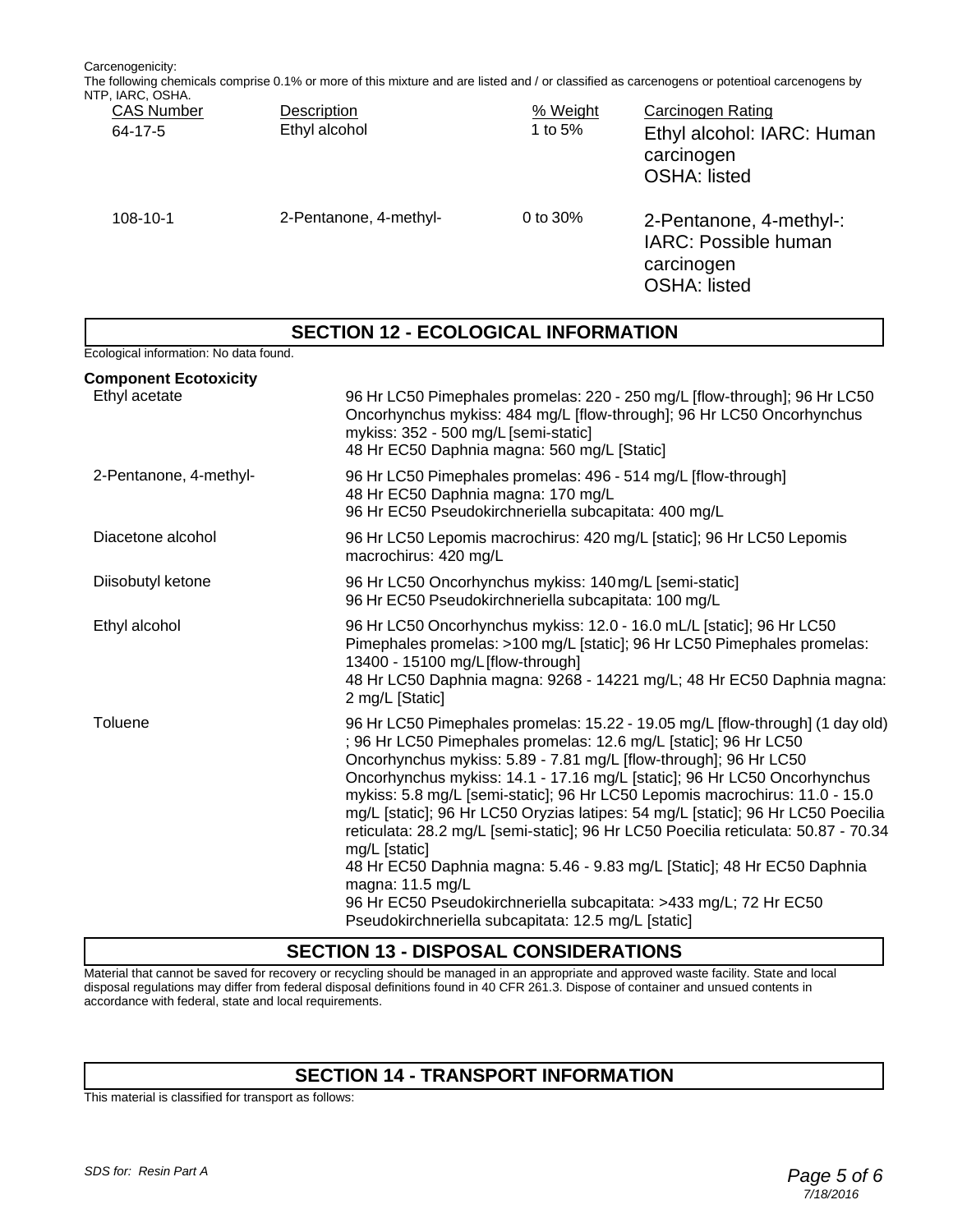| <b>Agency</b> | <b>Proper Shipping Name</b> | UN Number | <b>Packing Group Hazard Class</b> |  |
|---------------|-----------------------------|-----------|-----------------------------------|--|
| <b>DOT</b>    | UN1263.PAINT                | 1263      |                                   |  |
| <b>IATA</b>   | UN1263.PAINT                | 1263      |                                   |  |
| <b>IMDG</b>   | UN1263.PAINT                | 1263      |                                   |  |

#### **SECTION 15 - REGULATORY INFORMATION**

Additional regulatory listings, where applicable.

**State of California Safe Drinking Water and Toxic Enforcement Act of 1986 (Proposition 65):** WARNING! This product contains the following chemicals which are listed by the State of California as carcinogenic or a reproductive toxin:

108-88-3 Toluene Carcinogen, Carcinogen 64-17-5 Ethyl alcohol Carcinogen, Carcinogen 108-10-1 2-Pentanone, 4-methyl- Carcinogen

This product contains the following substances subject to the reporting requirements of Section 313 of Title II of the Superfund Amendments and Reauthorization Act of 1986 and CFR Partr 40

108-88-3 Toluene

108-10-1 2-Pentanone, 4-methyl-

**Country Country Regulation Regulation Regulation Regulation Regulation Regulation Regulation Regulation Regulation Regulation Regulation Regulation Regulation Regulation Regulation Regulation Regulation Regulation Regulat** 

**EU Risk Phrases**

R10: Flammable

#### **Safety Phrase**

S16: Keep away from sources of ignition - No smoking

#### **SECTION 16 - OTHER INFORMATION**

#### **Hazardous Material Information System (HMIS) National Fire Protection Association (NFPA)**





**HMIS & NFPA Hazard Rating Legend \* = Chronic Health Hazard 0 = INSIGNIFICANT 1 = SLIGHT 2 = MODERATE 3 = HIGH** Special





The information contained on this SDS has been checked and should be accurate. However, it is the responsability of the user to comply with all Federal, State, and Local laws and regulations.

Reviewer Revision

Date Prepared: 8/12/2015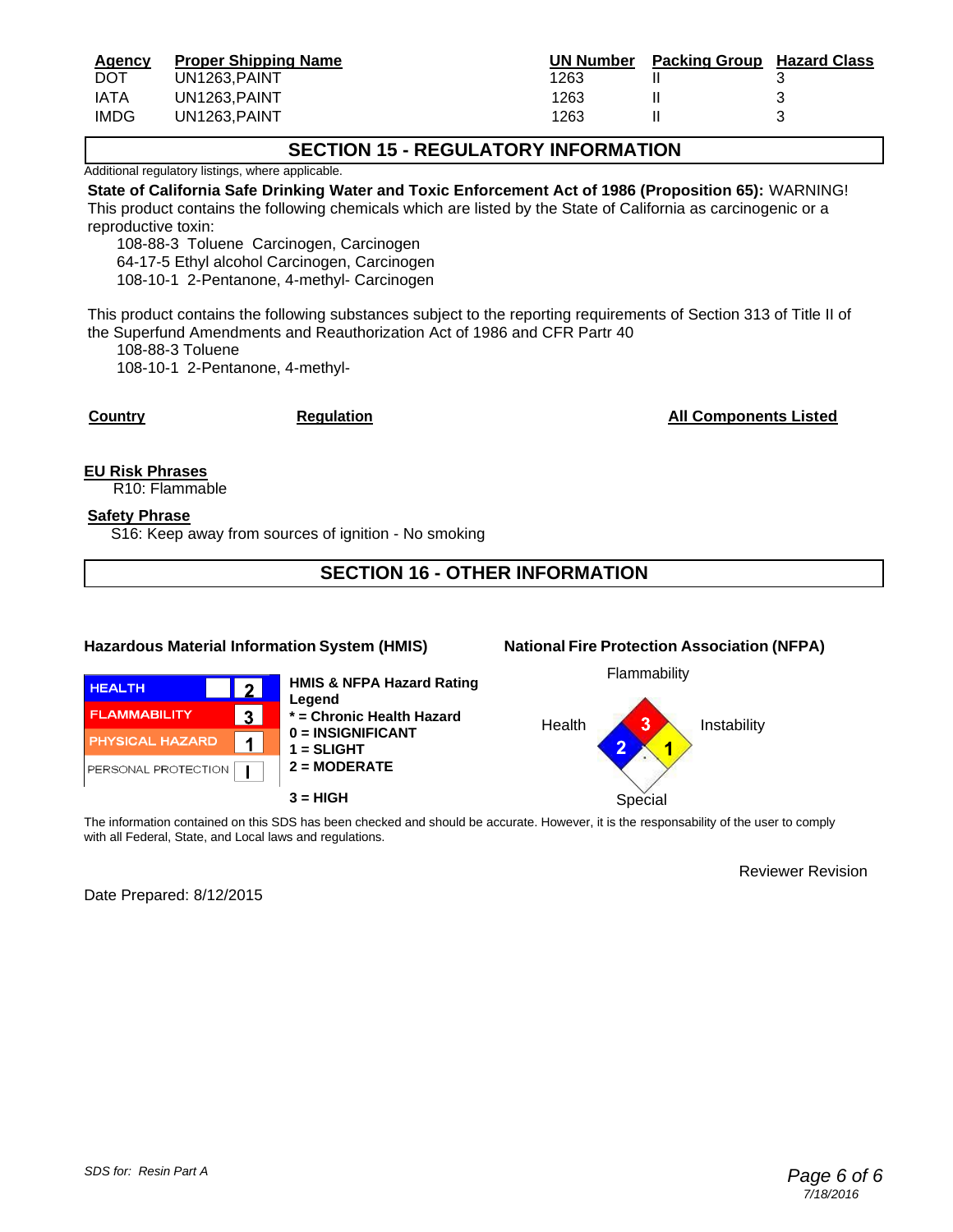#### SECTION 1 - CHEMICAL PRODUCT AND COMPANY IDENTIFICATION

Product Name: On-Spec 9000 Epoxy Product Code: Hardener Part B **Hastings Part # A30101** 

**SUPPLIER/MANUFACTURER: Hastings Fiber Glass Products, Inc. 1301 W. Green Street Hastings, MI 49058**

#### **Emergency telephone: 800-535-5053 24 hours**

Product Use: Not recommended for:

#### SECTION 2 - HAZARDS IDENTIFICATION

NEPA Ratings, risks phrases and suggested HMIS Hazards Categories:

#### **GHS Ratings:**

| Flammable liquid<br>Skin corrosive | $\overline{2}$<br>1 <sub>C</sub>                                           | Flash point < $23^{\circ}$ C and initial boiling point > $35^{\circ}$ C (95°F)<br>Destruction of dermal tissue: Exposure < 4 hours |  |  |
|------------------------------------|----------------------------------------------------------------------------|------------------------------------------------------------------------------------------------------------------------------------|--|--|
|                                    |                                                                            | Observation < 14 days, visible necrosis in at least one                                                                            |  |  |
| Eye corrosive                      | 1                                                                          | animal<br>Serious eye damage: Irreversible damage 21 days after<br>exposure, Draize score: Corneal opacity >= 3, Iritis > 1.5      |  |  |
| Skin sensitizer                    | 1                                                                          | Skin sensitizer                                                                                                                    |  |  |
| Reproductive toxin                 | $\overline{2}$                                                             | Human or animal evidence possibly with other information                                                                           |  |  |
| <b>GHS Hazards</b>                 |                                                                            |                                                                                                                                    |  |  |
| H <sub>225</sub>                   |                                                                            |                                                                                                                                    |  |  |
| H314                               |                                                                            | Flammable liquid and vapour<br>Causes severe skin burns and eye damage                                                             |  |  |
| H317                               |                                                                            |                                                                                                                                    |  |  |
| H318                               |                                                                            | May cause an allergic skin reaction<br>Causes serious eye damage                                                                   |  |  |
| H361                               |                                                                            |                                                                                                                                    |  |  |
| <b>GHS Precautions</b>             | Suspected of damaging fertility or the unborn child.                       |                                                                                                                                    |  |  |
|                                    |                                                                            |                                                                                                                                    |  |  |
| P201                               | Obtain special instructions before use.                                    |                                                                                                                                    |  |  |
| P202                               | Do not handle until all safety precautions have been read and understood.  |                                                                                                                                    |  |  |
| P210                               |                                                                            | KEEP AWAY FROM HEAT/sparks/open flames/hot surfaces - No smoking.                                                                  |  |  |
| P233                               |                                                                            | Keep container tightly closed.                                                                                                     |  |  |
| P240                               |                                                                            | Ground/bond container and receiving equipment.                                                                                     |  |  |
| P241                               |                                                                            | Use explosion-proof electrical/ventilating/light/equipment.                                                                        |  |  |
| P242                               |                                                                            | Use only non-sparking tools.                                                                                                       |  |  |
| P243                               |                                                                            | Take precautionary measures against static discharge.                                                                              |  |  |
| P260                               | Do not breathedust/fume/gas/mist/vapours/spray                             |                                                                                                                                    |  |  |
| P261                               | Avoid breathing dust/fume/gas/mist/vapours/spray.                          |                                                                                                                                    |  |  |
| P264                               | WASH HANDS THOROUGHLY after handling.                                      |                                                                                                                                    |  |  |
| P272                               | Contaminated work clothing should not be allowed out of the workplace      |                                                                                                                                    |  |  |
| P280                               | WEAR PROTECTIVE GLOVES/protective clothing/eye protection/face protection. |                                                                                                                                    |  |  |
| P281                               | USE PERSONAL PROTECTIVE EQUIPMENT as required.                             |                                                                                                                                    |  |  |
| P310                               | Immediately call a POISON CENTER or doctor/physician.                      |                                                                                                                                    |  |  |
| P321                               |                                                                            | Specific treatment (see directions onthis label)                                                                                   |  |  |
| P363                               |                                                                            | Wash contaminated clothing before reuse                                                                                            |  |  |
| P301+P330+P331                     |                                                                            | IF SWALLOWED: Rinse mouth. Do NOT induce vomiting.                                                                                 |  |  |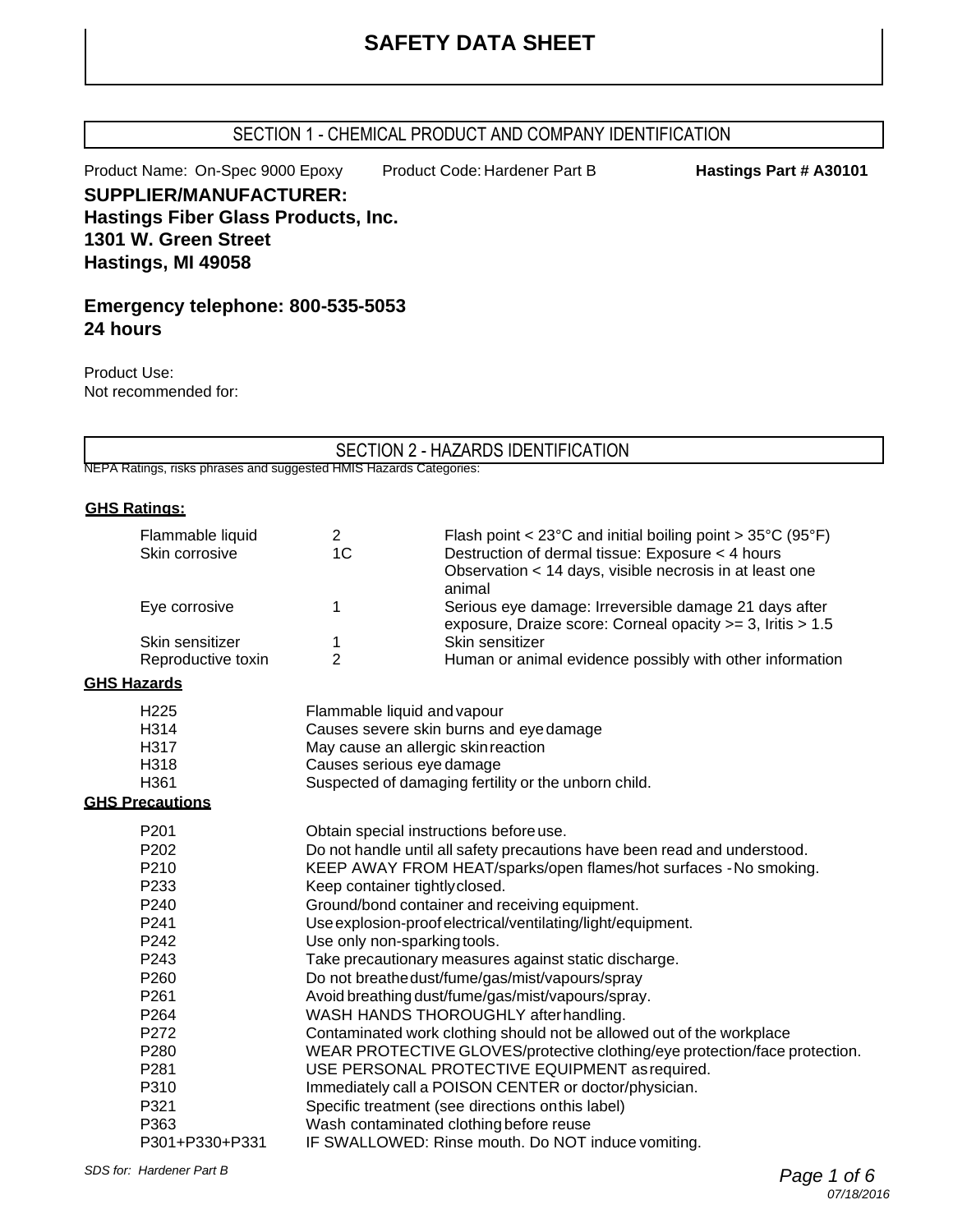| P302+P352        | IF ON SKIN: Wash with soap and water.                                                                                                 |
|------------------|---------------------------------------------------------------------------------------------------------------------------------------|
| P303+P361+P353   | IF ON SKIN (or hair): Remove/Take off immediately all contaminated clothing.<br>Rinse skin with water/shower.                         |
| P304+P340        | IF INHALED: Remove victim to fresh air and keep at rest in a position<br>comfortable for breathing.                                   |
| P305+P351+P338   | IF IN EYES: Rinse continuously with water for several minutes. Remove contact<br>lenses if present and easy to do - continue rinsing. |
| P308+P313        | IF exposed or concerned: Get medical advice/attention.                                                                                |
| P333+P313        | If skin irritation or a rash occurs: Get medical advice/attention.                                                                    |
| P370+P378        | IN CASE OF FIRE: Use dry chemical (BC) or carbon dioxide (Co2) for extinction.                                                        |
| P405             | Store locked up.                                                                                                                      |
| P403+P235        | STORE IN A WELL VENTILATED PLACE. Keep cool.                                                                                          |
| P <sub>501</sub> | Dispose of contents/container in accordance with Local, State and Federal<br>Regulations.                                             |

#### **Signal Word: Danger**



| <b>SECTION 3 - COMPOSITION / INFORMATION ON INGREDIENTS</b>                            |                   |                               |  |
|----------------------------------------------------------------------------------------|-------------------|-------------------------------|--|
| <b>Chemical Name</b>                                                                   | <b>CAS number</b> | <b>Weight Concentration %</b> |  |
| Isopropyl alcohol                                                                      | 67-63-0           | $40.00\% - 50.00\%$           |  |
| Acetone                                                                                | 67-64-1           | 20.00% - 30.00%               |  |
| Fatty acids, C18-unsaturated, dimers, reaction products<br>with Polyethylenepolyamines | 68410-23-1        | 20.00% - 30.00%               |  |
| Triethylenetetramine                                                                   | $112 - 24 - 3$    | $1.00\% - 5.00\%$             |  |

#### **SECTION 4 - FIRST AID MEASURES**

INHALATION: Remove to FRESH air. If breathing is difficult, administer oxygen. If not breathing, give artificial respiration, preferably mouthto-mouth. GET MEDICAL ATTENTION IMMEDIATELY.

EYE CONTACT: Immediately flush eyes with plenty of water for at least 15 minutes while holding eyelids open. Tilt head to avoid contaminating unaffected eye. Get immediate medical attention. Remove contact lenses if possible.

SKIN CONTACT: Flush skin with plenty of water while removing contaminated clothing and shoes. Do not reuse clothing or shoes until cleaned. If irritation develops or persists, get medical attention. Discard contaminated leather articles such as shoes and belt. Do not apply oils or ointments unless ordered by the physician.

INGESTION: If fully conscious, give two glasses of water, then induce vomiting by touching back of throat with finger. Keep head below hips to prevent aspiration of liquid into the lungs. CALL A PHYSICIAN immediately. Never induce vomiting or give anything by mouth to an

unconscious victim.

NOTE TO PHYSICIANS: There is no specific antidote. Treatment of overexposure should be directed at the control of symptoms and the clinical condition of the patient. Individuals experiancing breathing difficulties after exposure to vapor generated in aerosol applications should be observed for at least 48 hours in case delayed respiratory complications develop.

#### SECTION 5 - FIRE FIGHTING MEASURES

Flash Point: -20 C (-4 F)

LEL: 3.00 UEL:

Flammable Limits: Highly flammable liquid and vapor (GHS Category 2)

Extinguishing Media: Alcohol Foam CO2 Dry Chemical Foam Water Fog

Unusual Fire and Explosion Hazards: Keep containers tightly closed. Isolate from heat, sparks, and open flame. Closed containers may explode when exposed to extreme heat. Do not use when smoking or where electrical sparks or open flame is present.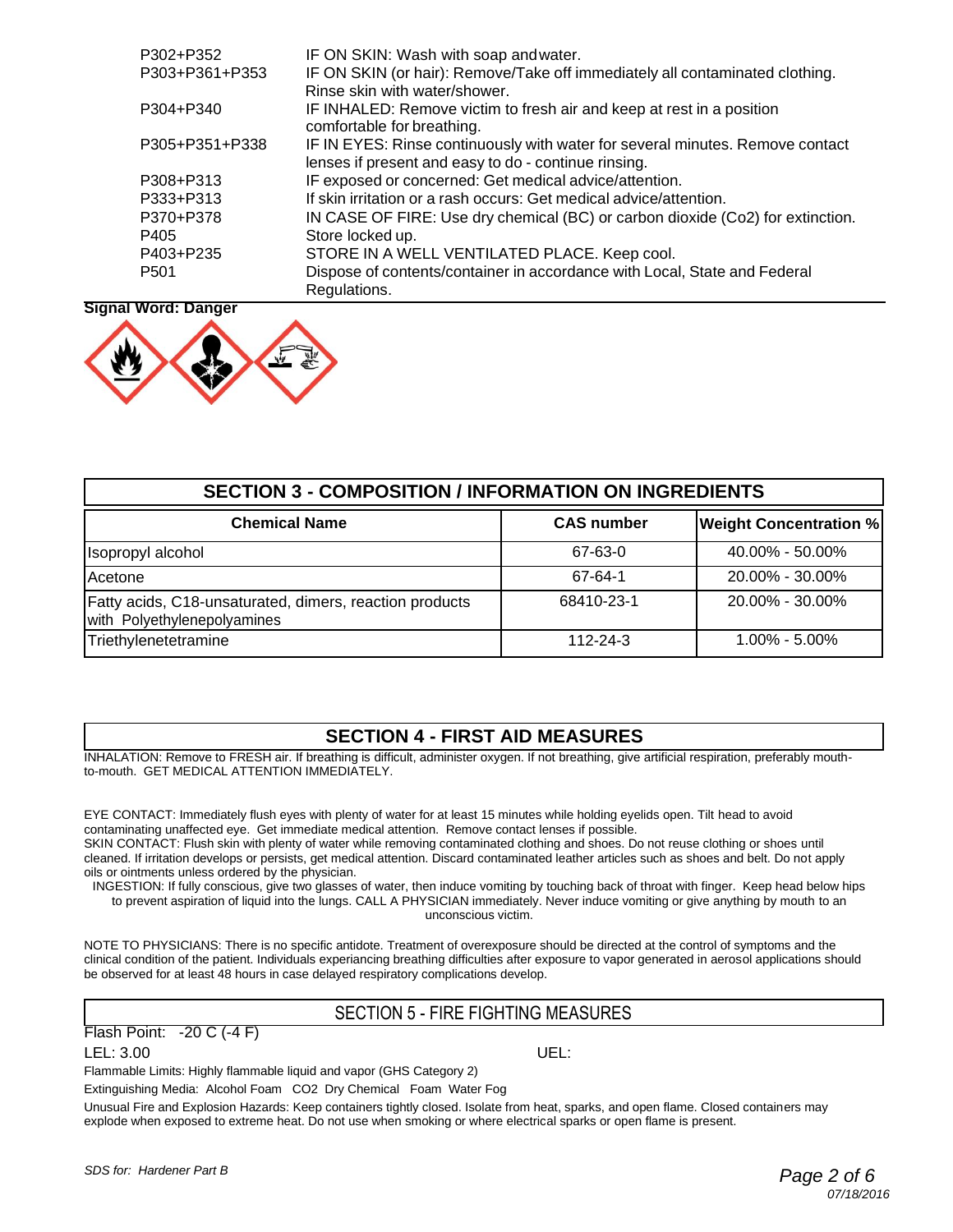Haz. Combust. Products: Burning can produce carbon-dioxide and/or carbon monoxide.

Fire Fighting: Water may be used to cool closed containers to prevent pressure build-up and possible autoignition or explosion when exposed to extreme heat.

Fire Equipment: As in a fire, always wear self-contained breathing apparatus in pressure-demand (MSA/NIOSH approved or equivalent), and full protective gear.

#### **SECTION 6 - ACCIDENTAL RELEASE MEASURES**

SPILL AND LEAK PROCEDURES: Spill supervisor: Ensure cleanup personnel wear all appropriate Personal Protective Equipment (PPE), including respiratory protection. Remove all ignition sources. Keep nonesential personnel away from the contaminated area.

Small Spills: Absorb spilled liquid with sorbent pads, socks, or other inert material sus as vermiculite, sand, or earth. Large Spills: Avoid run-off into storm sewers and ditches that lead to waterways. Use only non-sparking tools and equipment. A vapor suppressing foam may be used. Approach the spill from upwind and pick up absorbent material and place it in a suitable container. Disposal should be in accordance with Local, State, and Federal Regulations.

#### SECTION 7 - HANDLING AND STORAGE

HANDLING PRECAUTIONS:

Wear all appropriate Personal Protective Equipment (PPE). Wear respiratory protection or ensure adequate ventilation at all times as vapors can accumulate in confined or poorly ventilated areas. Use the product in a manner which minimizes splashes and/or the creation of dust. Keep containers closed when not in use. Do not handle or store material near heat, sparks, open flames, or other sources of ignition. Store at room temperatures.i.e, 40 to 95 F (4 to 35 C).

PRECAUTIONS TO BE TAKEN IN HANDLING AND STORAGE: GROUNDING: when transferring, fill stem and container must be grounded and bonded. Store in a cool dry area with ventilation suitable for storing materials shown in section II. Keep away from heat, sparks and open flame. Do not cut, weld, braze, solder, drill, grind or expose empty containers to heat, flame, sparks or other sources of ignition; they may explode and cause injury or death.

| SECTION 8 - EXPOSURE CONTROLS / PERSONAL PROTECTION                                                         |                                 |                              |                                                                          |
|-------------------------------------------------------------------------------------------------------------|---------------------------------|------------------------------|--------------------------------------------------------------------------|
| <b>Chemical Name / CAS No.</b>                                                                              | <b>OSHA Exposure Limits</b>     | <b>ACGIH Exposure Limits</b> | <b>Other Exposure Limits</b>                                             |
| Isopropyl alcohol<br>67-63-0                                                                                | 400 ppm TWA; 980 mg/m3<br>TWA   | 400 ppm STEL<br>200 ppm TWA  | NIOSH: 400 ppm TWA;<br>980 mg/m3 TWA<br>500 ppm STEL; 1225<br>mg/m3 STEL |
| Acetone<br>67-64-1                                                                                          | 1000 ppm TWA; 2400<br>mg/m3 TWA | 750 ppm STEL<br>500 ppm TWA  | NIOSH: 250 ppm TWA;<br>590 mg/m3 TWA                                     |
| Fatty acids, C18-<br>unsaturated, dimers,<br>reaction products with<br>Polyethylenepolyamines<br>68410-23-1 | Not Established                 | Not Established              | Not Established                                                          |
| Triethylenetetramine<br>112-24-3                                                                            | Not Established                 | Not Established              | Not Established                                                          |

ENGINEERING: Ensure processing (curing) ovens are properly vented to prevent the introduction of processing fumes into the work place. Use explosion proof equipment and good manufacturing practice.

Sufficient ventilation, in volume and pattern, should be provided to keep air contamination below current applicable OSHA permissible exposure limit or ACGHI'S TLV limit.

OTHER PRECAUTIONS: Provide respiratory protection against fumes generated during burning. Avoid prolonged contact with skin and breathing of vapors.

PROTECTIVE GEAR:Niosh/Osha approved respirator types suitable for materials in section II recommended. Approved airline type respirators or hoods recommended in confined areas. Wear protective gloves/clothing/eye/face as required.

CONTAMINATED GEAR:Take off immediately any contaminated clothing and wash it before reuse.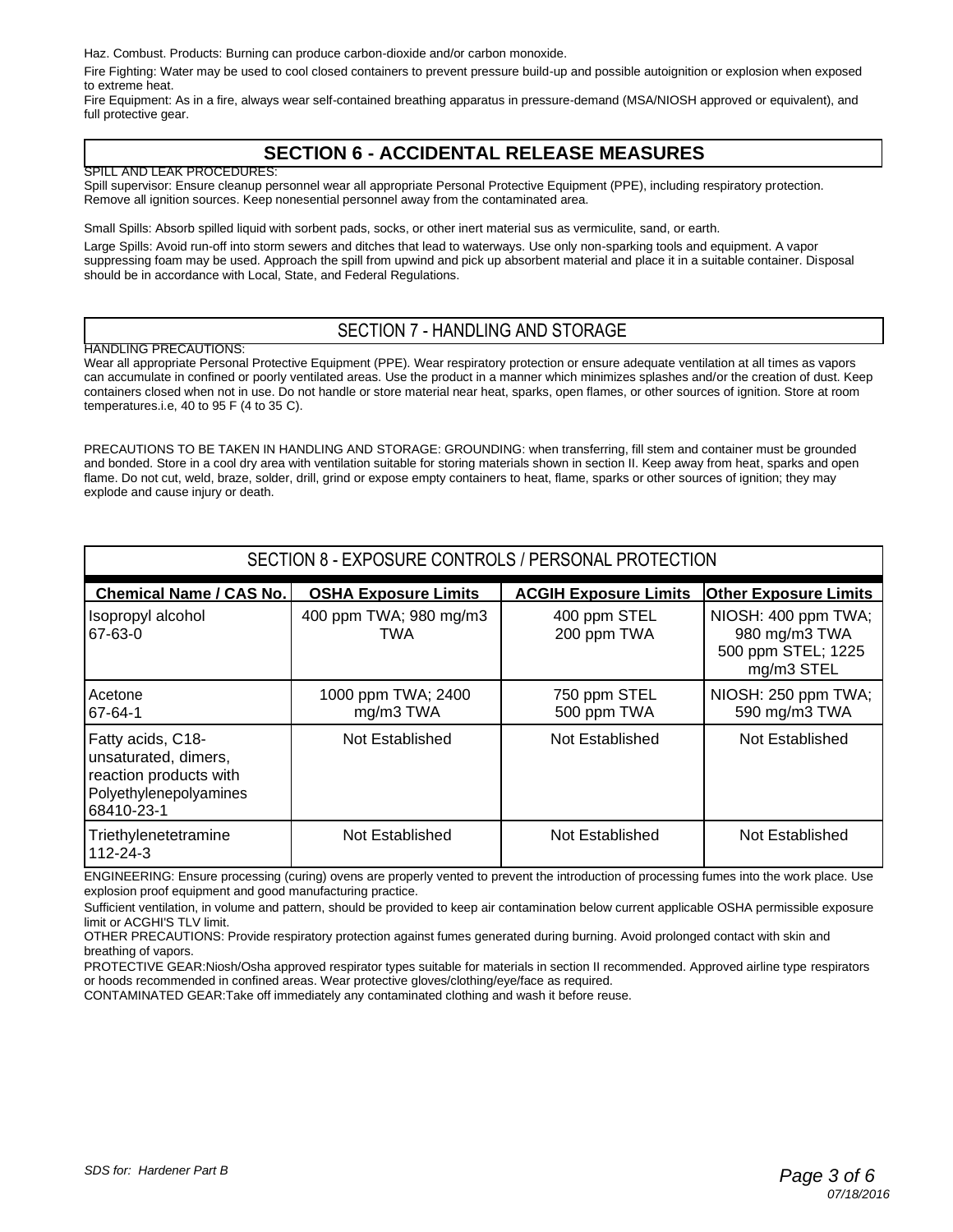#### **SECTION 9 - PHYSICAL AND CHEMICAL PROPERTIES**

This mixture typically exhibits the following properties under normal circumstances:

**Appearance** Liquid dispersion **Vapor Pressure:** Not Applicable **Vapor Density** Heavier than air **SG** 0.85 **Freezing point:** Not Applicable **Boiling range:** 56°C **Evaporation Rate** Slower than ether **Autoignition temperature:** Not Applicable **Viscosity:** Not Applicable **VOC: Actual** 402 gr/ltr **VOC: Regulatory** 4.69 lb/gl

**Odor** Solvent **Odor threshold:** Not Applicable **pH:** Not Applicable **Melting point:** Not Applicable **Solubility:** Not Applicable **Flash point:** -20 C, -4 F **Physical State** Liquid **Decomposition temperature:** Not Applicable **VOC: Regulatory** 562 gr/ltr **Boiling Point** 56°C **VOC: Actual** 3.36 lb/lgl

#### **SECTION 10 - STABILITY AND REACTIVITY**

#### Stability: STABLE

Components of this mixture are incompatible with the following materials: No data found

This mixture is likely to exhibit the following combustion products: No data found

Hazardous polymerization will not occur.

#### **SECTION 11- TOXICOLOGICAL INFORMATION**

| <b>Mixture Toxicity</b> |                                   |  |
|-------------------------|-----------------------------------|--|
|                         | Inhalation Toxicity LC50: 190mg/L |  |

#### **Component Toxicity**

| IIIDUIIEIIL TUXICILY |                                                              |
|----------------------|--------------------------------------------------------------|
| 67-63-0              | Isopropyl alcohol                                            |
|                      | Oral LD50: 4,396 mg/kg (Rat)                                 |
| 112-24-3             | Triethylenetetramine                                         |
|                      | Oral LD50: 2,500 mg/kg (Rat) Dermal LD50: 550 mg/kg (Rabbit) |

Toxicological Information: No data found

ROUTES OF ENTRY: Eye Contact, Ingestion, Inhalation, Skin Contact

#### **Ingestion**

Exposure to this material may affect the following organs:

#### **Eyes Central Nervous System Skin Respiratory System**

**Effects of Overexposure**

Carcenogenicity:

The following chemicals comprise 0.1% or more of this mixture and are listed and / or classified as carcenogens or potentioal carcenogens by NTP, IARC, OSHA.

| <b>CAS Number</b> | Description |  |
|-------------------|-------------|--|
| None              |             |  |

#### Carcinogen Rating N/A

#### **SECTION 12 - ECOLOGICAL INFORMATION**

% Weight

Ecological information: No data found.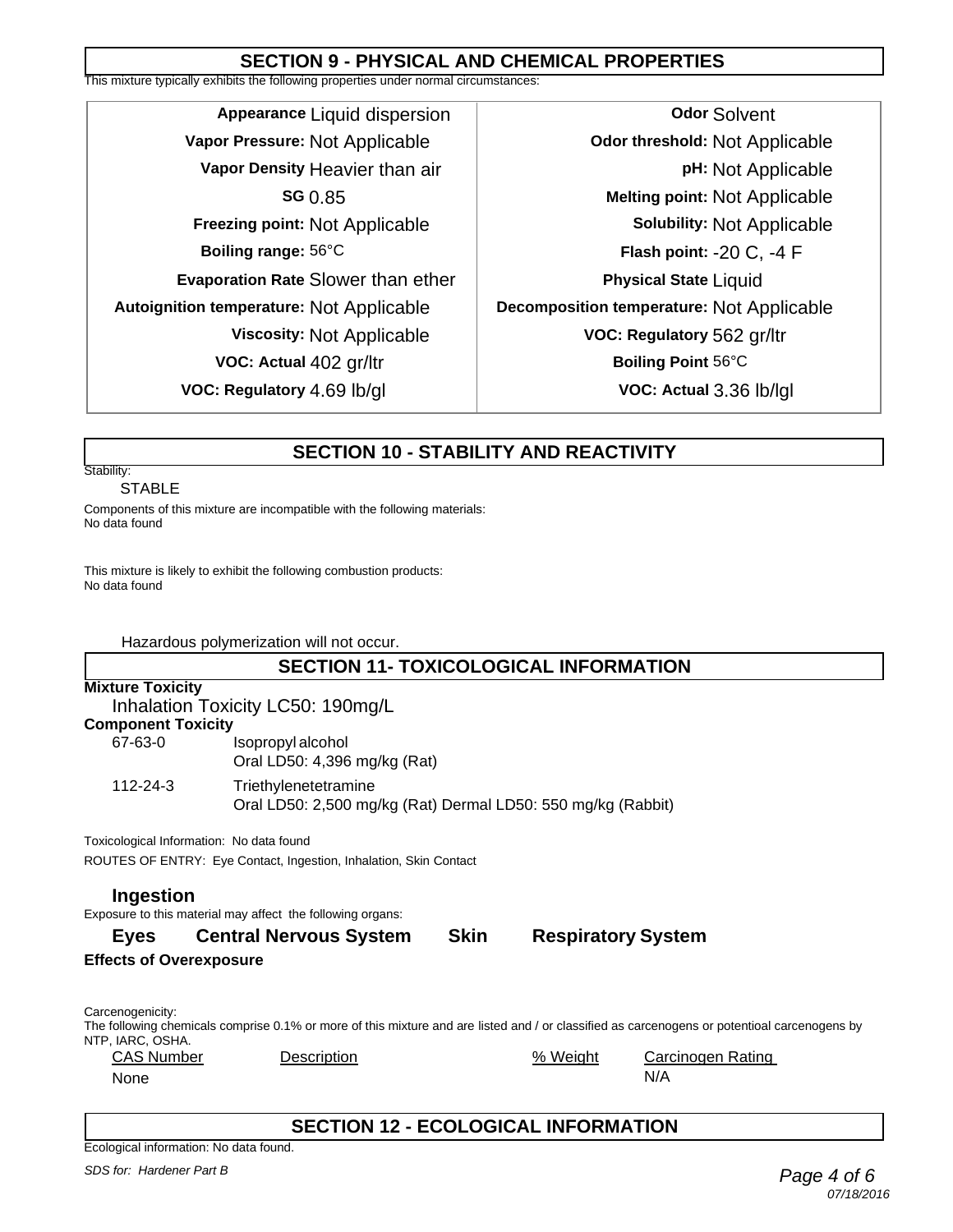| <b>Component Ecotoxicity</b> |                                                                                                                                                                                                                                                                                                                 |
|------------------------------|-----------------------------------------------------------------------------------------------------------------------------------------------------------------------------------------------------------------------------------------------------------------------------------------------------------------|
| Isopropyl alcohol            | 96 Hr LC50 Pimephales promelas: 9640 mg/L [flow-through]; 96 Hr LC50<br>Pimephales promelas: 11130 mg/L [static]; 96 Hr LC50 Lepomis macrochirus:<br>>1400000 µg/L<br>48 Hr EC50 Daphnia magna: 13299 mg/L<br>96 Hr EC50 Desmodesmus subspicatus: >1000 mg/L; 72 Hr EC50<br>Desmodesmus subspicatus: >1000 mg/L |
| Acetone                      | 96 Hr LC50 Oncorhynchus mykiss: 4.74 - 6.33 mL/L; 96 Hr LC50 Pimephales<br>promelas: 6210 - 8120 mg/L [static]; 96 Hr LC50 Lepomis macrochirus: 8300<br>mg/L<br>48 Hr EC50 Daphnia magna: 10294 - 17704 mg/L [Static]; 48 Hr EC50 Daphnia<br>magna: 12600 - 12700 mg/L                                          |
| Triethylenetetramine         | 96 Hr LC50 Poecilia reticulata: 570 mg/L [semi-static]; 96 Hr LC50 Pimephales<br>promelas: 495 mg/L<br>48 Hr EC50 Daphnia magna: 31.1 mg/L<br>72 Hr EC50 Desmodesmus subspicatus: 2.5 mg/L; 72 Hr EC50<br>Pseudokirchneriella subcapitata: 20 mg/L; 96 Hr EC50 Pseudokirchneriella<br>subcapitata: 3.7 mg/L     |
|                              | SECTION 12 DISPOSAL CONSIDERATIONS                                                                                                                                                                                                                                                                              |

**SECTION 13 - DISPOSAL CONSIDERATIONS**

Material that cannot be saved for recovery or recycling should be managed in an appropriate and approved waste facility. State and local disposal regulations may differ from federal disposal definitions found in 40 CFR 261.3. Dispose of container and unsued contents in accordance with federal, state and local requirements.

#### **SECTION 14 - TRANSPORT INFORMATION**

This material is classified for transport as follows:

#### **Agency Proper Shipping Name**

DOT UN1263,PAINT RELATED MATERIAL IATA UN1263, PAINT RELATED MATERIAL IMDG UN1263, PAINT RELATED MATERIAL

|        | UN Number Packing Group Hazard Class |   |
|--------|--------------------------------------|---|
| UN1263 |                                      |   |
| UN1263 |                                      | З |
| UN1263 |                                      | З |

#### **SECTION 15 - REGULATORY INFORMATION**

Additional regulatory listings, where applicable.

**State of California Safe Drinking Water and Toxic Enforcement Act of 1986 (Proposition 65):** WARNING! This product contains the following chemicals which are listed by the State of California as carcinogenic or a reproductive toxin:

- None

This product contains the following substances subject to the reporting requirements of Section 313 of Title II of the Superfund Amendments and Reauthorization Act of 1986 and CFR Partr 40

67-63-0 Isopropyl alcohol

#### **Country Regulation All Components Listed**

#### **EU Risk Phrases**

R10: Flammable

#### **Safety Phrase**

S16: Keep away from sources of ignition - No smoking

#### **SECTION 16 - OTHER INFORMATION**

#### **Hazardous Material Information System (HMIS) National Fire Protection Association (NFPA)**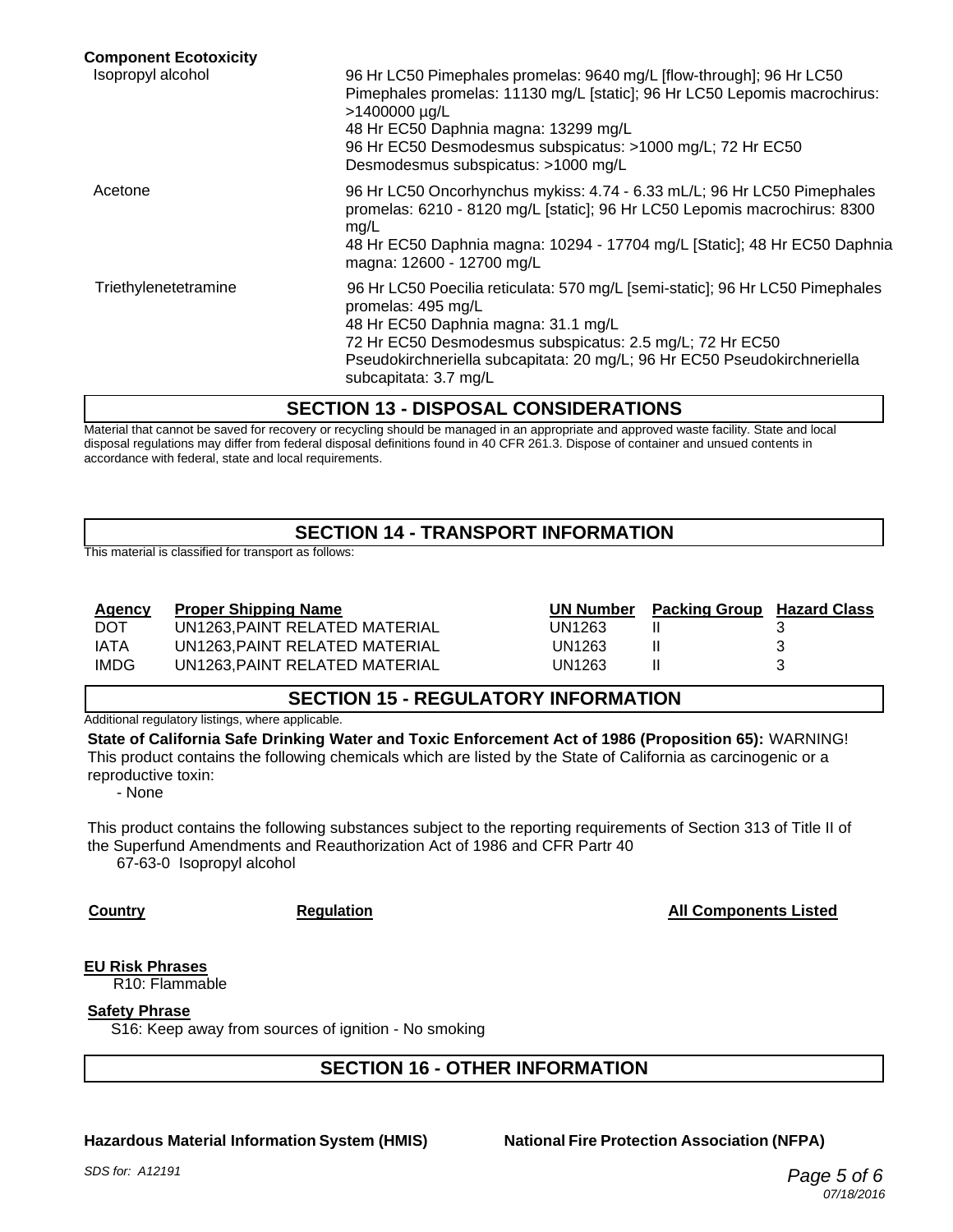

The information contained on this SDS has been checked and should be accurate. However, it is the responsability of the user to comply with all Federal, State, and Local laws and regulations.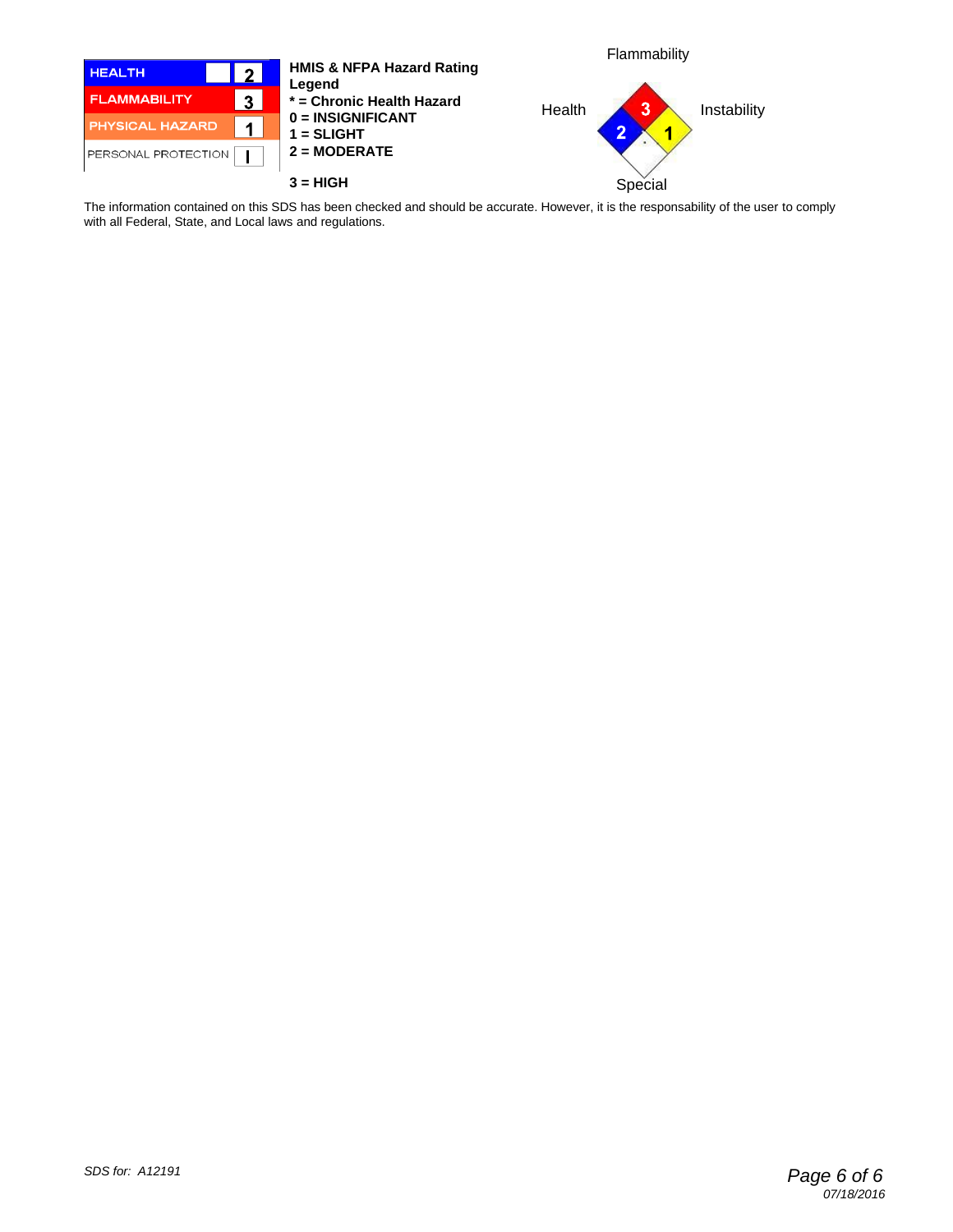# **SAFETY DATA SHEET**

#### SECTION 1 - CHEMICAL PRODUCT AND COMPANY IDENTIFICATION

Product Name: #711 THINNER . Product Code: T711 **SUPPLIER/MANUFACTURER: Hastings Fiber Glass Products, Inc. 1301 W. Green Street Hastings, MI 49058**

**Emergency telephone: 800-535-5053 24 hours**

#### SECTION 2 - HAZARDS IDENTIFICATION

NEPA Ratings, risks phrases and suggested HMIS Hazards Categories:

#### **GHS Ratings:**

| Flammable liquid<br><b>Oral Toxicity</b><br><b>Dermal Toxicity</b> | 2<br>Acute Tox, 4<br>Acute Tox, 3 | Flash point < $23^{\circ}$ C and initial boiling point > $35^{\circ}$ C ( $95^{\circ}$ F)<br>Oral>300+<=2000mg/kg<br>Dermal>200+<=1000mg/kg                                                                                                                          |
|--------------------------------------------------------------------|-----------------------------------|----------------------------------------------------------------------------------------------------------------------------------------------------------------------------------------------------------------------------------------------------------------------|
| Skin corrosive                                                     | 2                                 | Reversible adverse effects in dermal tissue, Draize score: >=<br>$2.3 < 4.0$ or persistent inflammation                                                                                                                                                              |
| Eye corrosive                                                      | 2Α                                | Eye irritant: Subcategory 2A, Reversible in 21 days                                                                                                                                                                                                                  |
| Mutagen                                                            | 1В                                | Known to produce heritable mutations in human germ<br>cellsSubcategory 1B, Positive results: In vivo heritable germ<br>cell tests in mammals, Human germ cell tests, In vivo somatic<br>mutagenicity tests, combined with some evidence of germ cell<br>mutagenicity |
| Carcinogen                                                         | 1Β                                | Presumed Human Carcinogen, Based on demonstrated<br>animal carcinogenicity                                                                                                                                                                                           |
| Reproductive toxin                                                 | 2                                 | Human or animal evidence possibly with other information                                                                                                                                                                                                             |
| Aspiration hazard                                                  | 1                                 | Aspiration Toxicity Category 1: Known (regarded)- human<br>evidence - hydrocarbons with kinematic viscosity ? 20.5<br>mm2/s at $40^{\circ}$ C.                                                                                                                       |

#### **GHS Hazards**

| H <sub>225</sub>  | Flammable liquid and vapour                  |
|-------------------|----------------------------------------------|
| H302              | Harmful if swallowed                         |
| H304              | May be fatal if swallowed and enters airways |
| H315              | Causes skin irritation                       |
| H <sub>3</sub> 19 | Causes serious eye irritation.               |

#### **GHS Precautions**

| P <sub>201</sub> | Obtain special instructions before use.                                   |
|------------------|---------------------------------------------------------------------------|
| P <sub>202</sub> | Do not handle until all safety precautions have been read and understood. |
| P <sub>210</sub> | KEEP AWAY FROM HEAT/sparks/open flames/hot surfaces - No smoking.         |
| P233             | Keep container tightly closed.                                            |
| P <sub>240</sub> | Ground/bond container and receiving equipment.                            |
| P <sub>241</sub> | Use explosion-proof electrical/ventilating/light/equipment.               |
| P <sub>242</sub> | Use only non-sparking tools.                                              |
| P243             | Take precautionary measures against static discharge.                     |

**Hastings Part # A30109**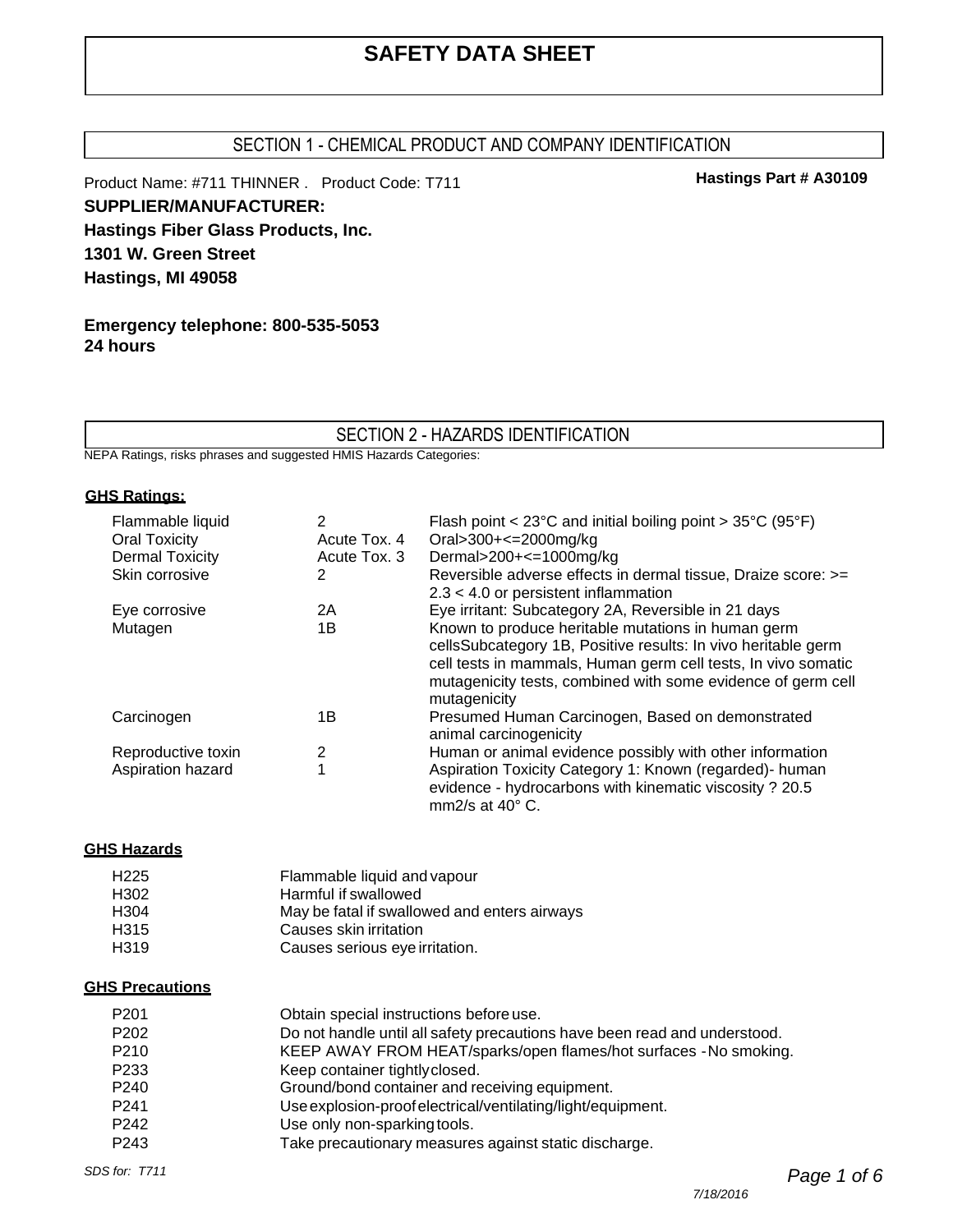| P <sub>261</sub> | Avoid breathing dust/fume/gas/mist/vapours/spray.                                                                                     |
|------------------|---------------------------------------------------------------------------------------------------------------------------------------|
| P <sub>264</sub> | WASH HANDS THOROUGHLY after handling.                                                                                                 |
| P <sub>270</sub> | Do not eat, drink or smoke when using this product                                                                                    |
| P <sub>271</sub> | Use only outdoors or in a well-ventilated area                                                                                        |
| P <sub>280</sub> | WEAR PROTECTIVE GLOVES/protective clothing/eye protection/face protection.                                                            |
| P <sub>281</sub> | USE PERSONAL PROTECTIVE EQUIPMENT as required.                                                                                        |
| P312             | Call a POISON CENTER or doctor/physician if you feel unwell.                                                                          |
| P330             | Rinse mouth                                                                                                                           |
| P331             | Do NOT induce vomiting.                                                                                                               |
| P362             | Take off contaminated clothing and wash before reuse                                                                                  |
| P301+P312        | IF SWALLOWED: Call a POISON CENTER or doctor/physician if you feel unwell.                                                            |
| P302+P352        | IF ON SKIN: Wash with soap andwater.                                                                                                  |
| P303+P361+P353   | IF ON SKIN (or hair): Remove/Take off immediately all contaminated clothing. Rinse<br>skin with water/shower.                         |
| P305+P351+P338   | IF IN EYES: Rinse continuously with water for several minutes. Remove contact<br>lenses if present and easy to do - continue rinsing. |
| P308+P313        | IF exposed or concerned: Get medical advice/attention.                                                                                |
| P332+P313        | If skin irritation occurs: Get medical advice/attention.                                                                              |
| P337+P313        | If eye irritation persists: Get medical advice/attention.                                                                             |
| P370+P378        | IN CASE OF FIRE: Use dry chemical (BC) or carbon dioxide (Co2) for extinction.                                                        |
| P405             | Store locked up.                                                                                                                      |
| P403+P235        | STORE IN A WELL VENTILATED PLACE. Keep cool.                                                                                          |
| P <sub>501</sub> | Dispose of contents/container in accordance with Local, State and Federal<br>Regulations.                                             |

#### **Signal Word: Danger**



| <b>SECTION 3 - COMPOSITION / INFORMATION ON INGREDIENTS</b> |                   |                               |
|-------------------------------------------------------------|-------------------|-------------------------------|
| <b>Chemical Name</b>                                        | <b>CAS number</b> | <b>Weight Concentration %</b> |
| 2-Butoxyethanol                                             | 111-76-2          | $30.00\% - 40.00\%$           |
| Methyl propyl ketone                                        | 107-87-9          | 30.00% - 40.00%               |
| Solvent naphtha, petroleum, light aromatic                  | 64742-95-6        | $30.00\% - 40.00\%$           |

#### **SECTION 4 - FIRST AID MEASURES**

INHALATION: Remove to FRESH air. If breathing is difficult, administer oxygen. If not breathing, give artificial respiration, preferably mouthto-mouth. GET MEDICAL ATTENTION IMMEDIATELY.

EYE CONTACT: Immediately flush eyes with plenty of water for at least 15 minutes while holding eyelids open. Tilt head to avoid contaminating unaffected eye. Get immediate medical attention. Remove contact lenses if possible.

SKIN CONTACT: Flush skin with plenty of water while removing contaminated clothing and shoes. Do not reuse clothing or shoes until cleaned. If irritation develops or persists, get medical attention. Discard contaminated leather articles such as shoes and belt. Do not apply oils or ointments unless ordered by the physician.

INGESTION: If fully conscious, give two glasses of water, then induce vomiting by touching back of throat with finger. Keep head below hips to prevent aspiration of liquid into the lungs. CALL A PHYSICIAN immediately. Never induce vomiting or give anything by mouth to an unconscious victim.

NOTE TO PHYSICIANS: There is no specific antidote. Treatment of overexposure should be directed at the control of symptoms and the clinical condition of the patient. Individuals experiancing breathing difficulties after exposure to vapor generated in aerosol applications should be observed for at least 48 hours in case delayed respiratory complications develop.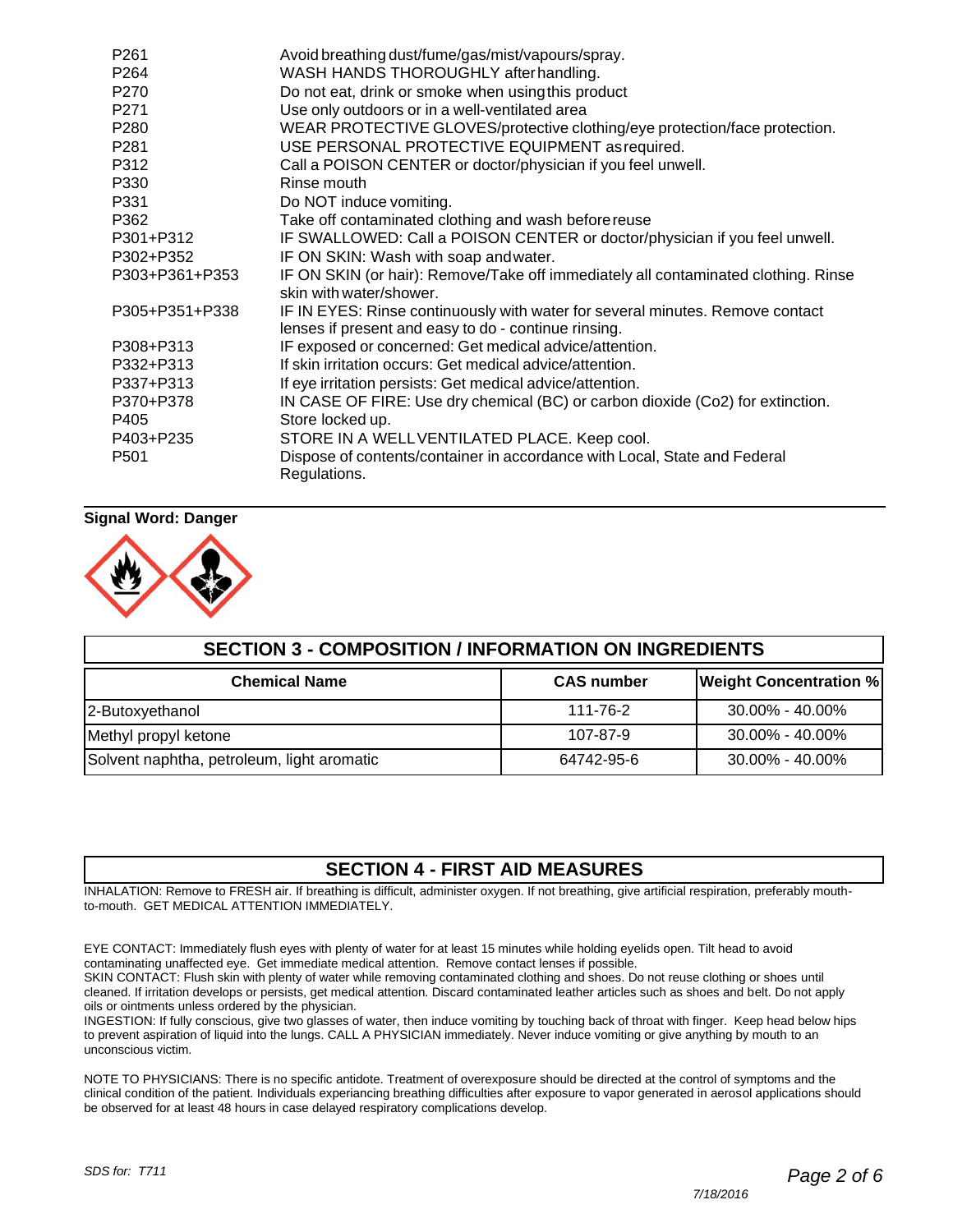#### SECTION 5 - FIRE FIGHTING MEASURES

#### Flash Point: 7 C (45 F)

LEL: 1.00 UEL:

Flammable Limits: Highly flammable liquid and vapor (GHS Category 2)

Extinguishing Media: Alcohol Foam CO2 Dry Chemical Foam Water Fog

Unusual Fire and Explosion Hazards: Keep containers tightly closed. Isolate from heat, sparks, and open flame. Closed containers may explode when exposed to extreme heat. Do not use when smoking or where electrical sparks or open flame is present.

Haz. Combust. Products: Burning can produce carbon-dioxide and/or carbon monoxide.

Fire Fighting: Water may be used to cool closed containers to prevent pressure build-up and possible autoignition or explosion when exposed to extreme heat.

Fire Equipment: As in a fire, always wear self-contained breathing apparatus in pressure-demand (MSA/NIOSH approved or equivalent), and full protective gear.

#### **SECTION 6 - ACCIDENTAL RELEASE MEASURES**

#### SPILL AND LEAK PROCEDURES:

Spill supervisor: Ensure cleanup personnel wear all appropriate Personal Protective Equipment (PPE), including respiratory protection. Remove all ignition sources. Keep nonesential personnel away from the contaminated area.

Small Spills: Absorb spilled liquid with sorbent pads, socks, or other inert material sus as vermiculite, sand, or earth.

Large Spills: Avoid run-off into storm sewers and ditches that lead to waterways. Use only non-sparking tools and equipment. A vapor suppressing foam may be used. Approach the spill from upwind and pick up absorbent material and place it in a suitable container. Disposal should be in accordance with Local, State, and Federal Regulations.

#### SECTION 7 - HANDLING AND STORAGE

#### HANDLING PRECAUTIONS:

Wear all appropriate Personal Protective Equipment (PPE). Wear respiratory protection or ensure adequate ventilation at all times as vapors can accumulate in confined or poorly ventilated areas. Use the product in a manner which minimizes splashes and/or the creation of dust. Keep containers closed when not in use. Do not handle or store material near heat, sparks, open flames, or other sources of ignition. Store at room temperatures.i.e, 40 to 95 F (4 to 35 C).

PRECAUTIONS TO BE TAKEN IN HANDLING AND STORAGE: GROUNDING: when transferring, fill stem and container must be grounded and bonded. Store in a cool dry area with ventilation suitable for storing materials shown in section II. Keep away from heat, sparks and open flame. Do not cut, weld, braze, solder, drill, grind or expose empty containers to heat, flame, sparks or other sources of ignition; they may explode and cause injury or death.

#### SECTION 8 - EXPOSURE CONTROLS / PERSONAL PROTECTION

| <b>Chemical Name / CAS No.</b>                              | <b>OSHA Exposure Limits</b> | <b>ACGIH Exposure Limits</b> | <b>Other Exposure Limits</b> |
|-------------------------------------------------------------|-----------------------------|------------------------------|------------------------------|
| 2-Butoxyethanol                                             | 50 ppm TWA; 240 mg/m3       | 20 ppm TWA                   | NIOSH: 5 ppm TWA;            |
| 111-76-2                                                    | TWA                         |                              | 24 mg/m3 TWA                 |
| Methyl propyl ketone                                        | 200 ppm TWA; 700 mg/m3      | 150 ppm STEL                 | NIOSH: 150 ppm TWA;          |
| 107-87-9                                                    | TWA                         |                              | 530 mg/m3 TWA                |
| Solvent naphtha,<br>petroleum, light aromatic<br>64742-95-6 | Not Established             | Not Established              | Not Established              |

ENGINEERING: Ensure processing (curing) ovens are properly vented to prevent the introduction of processing fumes into the work place. Use explosion proof equipment and good manufacturing practice.

PROTECTIVE GEAR:Niosh/Osha approved respirator types suitable for materials in section II recommended. Approved airline type respirators or hoods recommended in confined areas. Wear protective gloves/clothing/eye/face as required.

CONTAMINATED GEAR:Take off immediately any contaminated clothing and wash it before reuse.

Sufficient ventilation, in volume and pattern, should be provided to keep air contamination below current applicable OSHA permissible exposure limit or ACGHI'S TLV limit.

OTHER PRECAUTIONS: Provide respiratory protection against fumes generated during burning. Avoid prolonged contact with skin and breathing of vapors.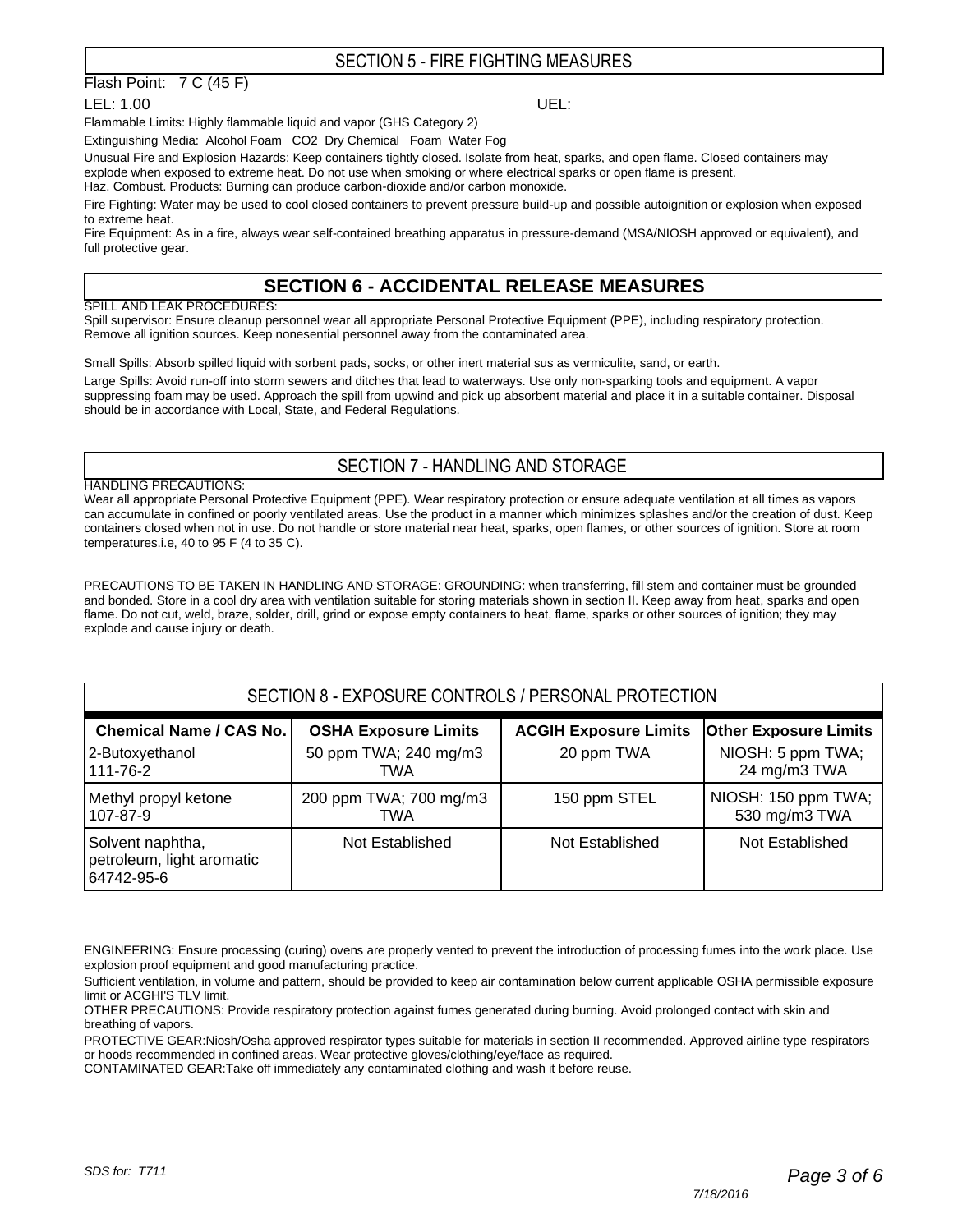#### **SECTION 9 - PHYSICAL AND CHEMICAL PROPERTIES**

This mixture typically exhibits the following properties under normal circumstances:

**Appearance** Liquid dispersion **Vapor Pressure:** N/A **Vapor Density** Heavier than air **SG** 0.86 **Freezing point:** Not Applicable **Boiling range:** 102°C **Evaporation Rate** Slower than ether **Autoignition temperature:** Not Applicable **Viscosity:** Not Applicable

**Odor** Solvent **Odor threshold:** Not Applicable **pH:** Not Applicable **Melting point:** Not Applicable **Solubility:** Not Applicable **Flash point:** 7°C, 45°F **Physical State** Liquid **Decomposition temperature:** Not Applicable **Boiling Point** 102°C

#### **SECTION 10 - STABILITY AND REACTIVITY**

#### Stability:

#### STABLE

Components of this mixture are incompatible with the following materials: No data found

This mixture is likely to exhibit the following combustion products: No data found

Hazardous polymerization will not occur.

#### **SECTION 11- TOXICOLOGICAL INFORMATION**

#### **Mixture Toxicity**

Oral Toxicity LD50: 1,090mg/kg Dermal Toxicity LD50: 660mg/kg Inhalation Toxicity LC50: 1,192mg/L

#### **Component Toxicity**

| IIIPUIIVIIL I UAIVILY<br>111-76-2     | 2-Butoxyethanol                                                                     |
|---------------------------------------|-------------------------------------------------------------------------------------|
|                                       | Oral LD50: 470 mg/kg (Rat) Dermal LD50: 220 mg/kg (Rabbit) Inhalation LC50: 450 ppm |
| 107-87-9                              | Methyl propylketone<br>Oral LD50: 1,600 mg/kg (Rat)                                 |
| 64742-95-6                            | Solvent naphtha, petroleum, light aromatic<br>Inhalation LC50: $3,400$ ppm (Rat)    |
| ioologiaal Information: No data found |                                                                                     |

Toxicological Information: No data found

ROUTES OF ENTRY: Eye Contact, Ingestion, Inhalation, Skin Contact

Exposure to this material may affect the following organs: Blood Eyes Kidneys Liver Central Nervous System Skin Respiratory System **Effects of Overexposure**

Carcenogenicity:

The following chemicals comprise 0.1% or more of this mixture and are listed and / or classified as carcenogens or potentioal carcenogens by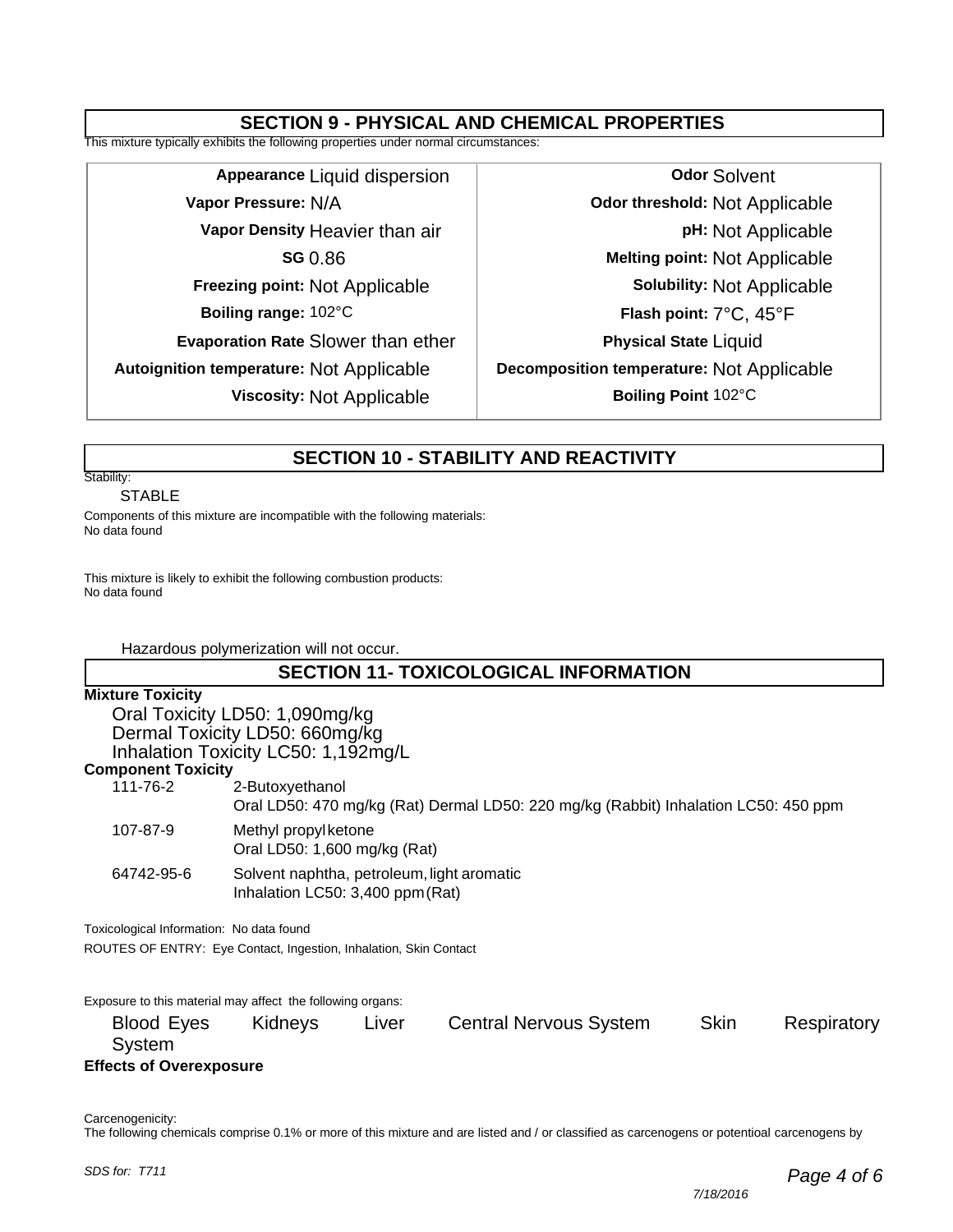| Hazardous Material Information System (HMIS) | <b>National Fire Protection Association (NFPA)</b> |
|----------------------------------------------|----------------------------------------------------|
| SDS for: T711                                | Page 5 of 6                                        |
|                                              | 7/18/2016                                          |
|                                              |                                                    |

# NTP, IARC, OSHA.

None

CAS Number Description Description 36 Weight

Carcinogen Rating N/A

#### **SECTION 12 - ECOLOGICAL INFORMATION**

Ecological information: No data found.

| <b>Component Ecotoxicity</b><br>2-Butoxyethanol | 96 Hr LC50 Lepomis macrochirus: 1490 mg/L [static]; 96 Hr LC50 Lepomis<br>macrochirus: 2950 mg/L<br>48 Hr EC50 Daphnia magna: >1000 mg/L |
|-------------------------------------------------|------------------------------------------------------------------------------------------------------------------------------------------|
| Methyl propyl ketone                            | 96 Hr LC50 Pimephales promelas: 1190 - 1290 mg/L [flow-through]                                                                          |
| Solvent naphtha, petroleum, light<br>aromatic   | 96 Hr LC50 Oncorhynchus mykiss: 9.22 mg/L<br>48 Hr EC50 Daphnia magna: 6.14 mg/L                                                         |

#### **SECTION 13 - DISPOSAL CONSIDERATIONS**

Material that cannot be saved for recovery or recycling should be managed in an appropriate and approved waste facility. State and local disposal regulations may differ from federal disposal definitions found in 40 CFR 261.3. Dispose of container and unsued contents in accordance with federal, state and local requirements.

### **SECTION 14 - TRANSPORT INFORMATION**

This material is classified for transport as follows:

#### **Agency Proper Shipping Name**

DOT UN1263,PAINT RELATED MATERIAL IATA UN1263, PAINT RELATED MATERIAL IMDG UN1263, PAINT RELATED MATERIAL

|      | <b>UN Number</b> Packing Group Hazard Class |   |
|------|---------------------------------------------|---|
| 1263 |                                             |   |
| 1263 |                                             | З |
| 1263 |                                             |   |

#### **SECTION 15 - REGULATORY INFORMATION**

Additional regulatory listings, where applicable.

**State of California Safe Drinking Water and Toxic Enforcement Act of 1986 (Proposition 65):** WARNING! This product contains the following chemicals which are listed by the State of California as carcinogenic or a reproductive toxin:

- None

This product contains the following substances subject to the reporting requirements of Section 313 of Title II of the Superfund Amendments and Reauthorization Act of 1986 and CFR Partr 40 - None

**SECTION 16 - OTHER INFORMATION**

**Country Country Country Regulation Regulation Country All Components Listed** 

**EU Risk Phrases** R10: Flammable

**Safety Phrase**

S16: Keep away from sources of ignition - No smoking